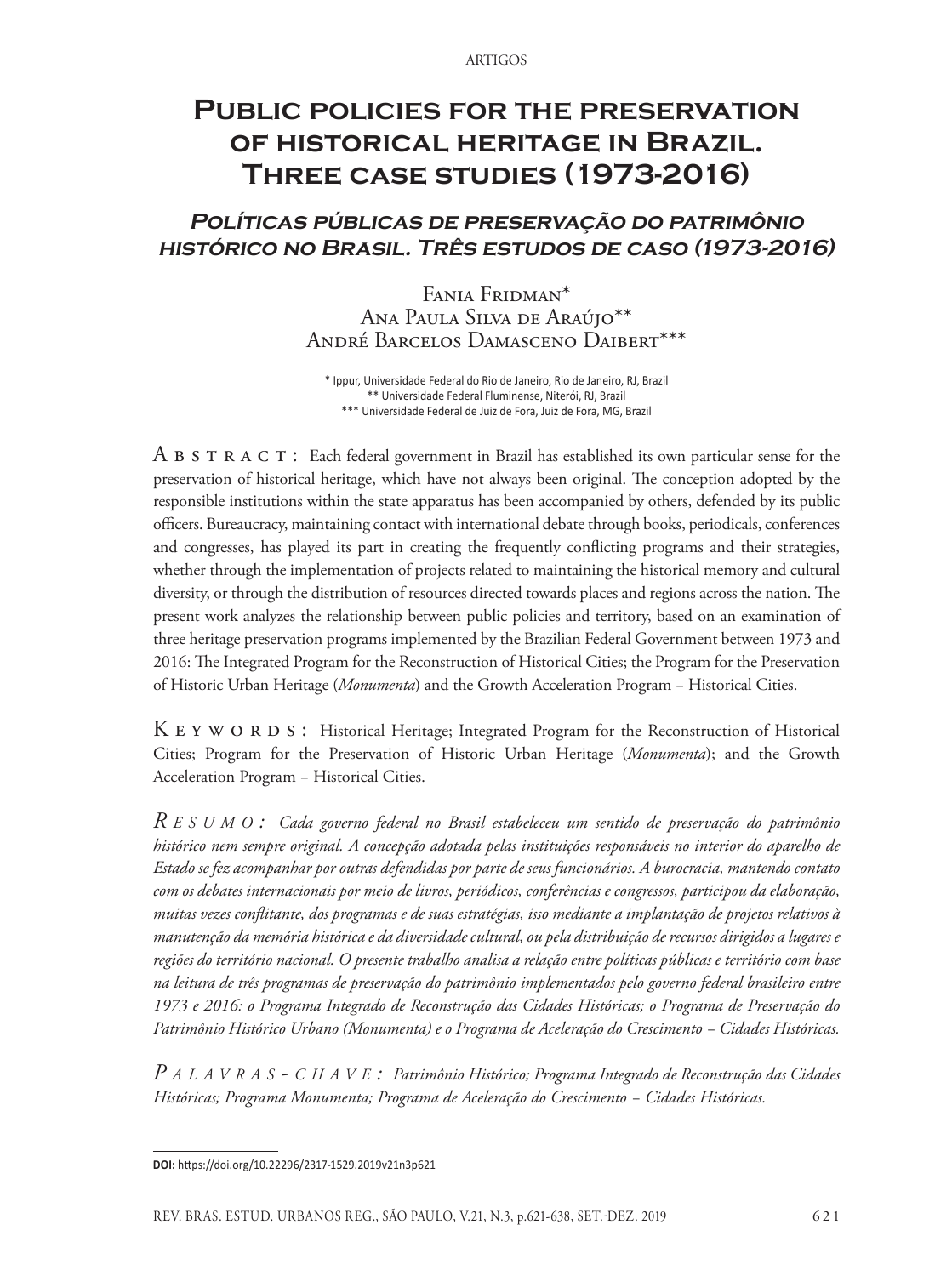The contribution of this paper is to analyze the challenges that have been imposed by the urbanization of Brazil and the debate on the role of cities in Brazilian public policies. From amongst the public policies, we have selected that which has focused on the protection of historical heritage. We examine herein three national programs implemented between 1973 and 2016: The Integrated Program for the Reconstruction of Historical Cities; The *Monumenta* Program for the Preservation of Historic Urban Heritage and the Growth Acceleration Program - Historical Cities.

The national policy for the preservation of historical heritage was formalized in 1937, during the first administration of President Getúlio Vargas, with the creation of the National Historical and Artistic Heritage Service (known as SPHAN). At that time, with public administration as the main mechanism of modernization and nationalism as an ideological support, affirmation of the Brazilian identity also relied on the aesthetic values of the "monument city"1 . The city, conceived as heritage, played a part, therefore, in constructing "Brazilianess". Over three decades, SPHAN, the body responsible for formulating preservation policy, was characterized by the urgency of listing and restoring colonial artistic and architectural assets, conceived as symbolic testimonies of Brazilian roots. Moreover, adhering to modernist proposals for preserving architecturally and culturally representative buildings and artistic objects, it also offered a new perspective to urbanism, the creative practice of a new image, showcase or propaganda instrument that favored a feeling of unity (Fridman, 2013).

However, as from the time of the military dictatorship (1964-1985), important changes occurred in the responsibilities of the accountable body (by this time called The Institute of National Historic and Artistic Heritage, Iphan) as a result of adopting a new perspective that altered the preservation of historical heritage – the recognition of urban historical centers - and of other leading figures in the formulation of preservation programs. It is these changes and their consequences that will be examined below.

# The Integrated Program for the Reconstruction of Historical Cities, the PCH (1973-1979)

Initially, we reviewed two important documents drawn up at international conferences - The Venice Charter for the Conservation and Restoration of Monuments and Sites (1964) and the Norms of Quito (1967). In the first, the concept of historical patrimony was extended so as to include the surroundings of historic sites. By including portions of the territory, the Charter took a stand against the intense process of urbanization that was happening in both developed and developing countries. It is a well-known fact that such a conception was not new and had been referred to since 1931 in the Athens Charter (the so-called Restoration Charter) and in *Vecchie città ed edilizia nueva*, by Gustavo Giovannoni (1873-1947), published in the same year. Giovannoni, involved in drafting the Athens Charter, using the term "urban heritage" for the ancient fabric (now termed "historic center") and considering it a set of environmental interests, suggested the use of "thinning out" the urban fabric. This, characterized by "microsurgical interventions", mainly with few demolitions to remove the visual obstacles in order to maintain and protect the life therein, included

**1** For Sant'Anna (2018), this expression, used at least until the 1960s, guiding and designating the protection of monuments and works of art, was not necessarily attuned towards a real city.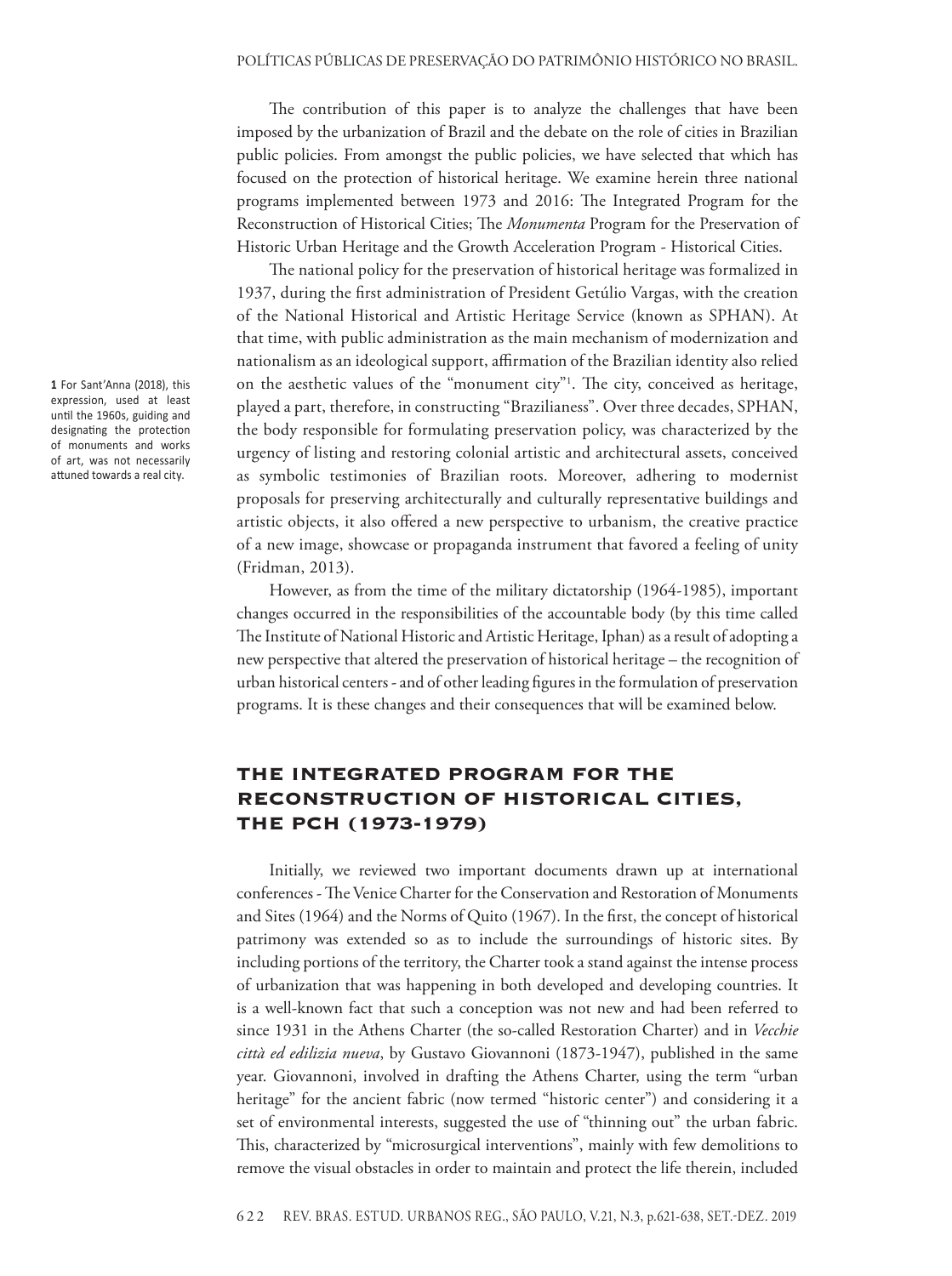measures to preserve artistic aspects as well as those related to lighting, ventilation and sanitation for the group of constructions.

Concerned with enabling the modern city to safeguard the ancient urban fragment, Giovannoni proposed relocating the new city and distributing functions between the two nuclei, whereby integration would take place through the transportation network. He also suggested a master plan (for the city as a whole) linked to regional and territorial plans, which is why he is considered one of the founders of Italian urbanism.2 Thus, the Venice Charter owes the basis of its formulation to this theorist.

The "Treaty on the Protection of Immovable Property of Historical Value" originated from a meeting proposed by the Department of Cultural Affairs of the Organization of American States (OAS) in Quito, Ecuador. Known as the Norms of Quito, this treaty recommended the creation of protected zones for monumental districts alongside national development plans. The introduction of two important points should be noted: 1) the tourist attraction of historical sites and 2) the need to link heritage to private interests and the support of public opinion.

It should be further noted that since the end of World War II, European capitalist countries perceived tourism as an economic sector that would provide the means to restore cultural goods. In Latin America during the 1960s, such a guideline, understood by the indebted nations as a way of reducing financial dependence on international agencies, was also the result of the meeting in Quito. Hence, a comparison between the two charters demonstrates that the latter brought about a greater impact on defining the public policies related to heritage, as established by the Brazilian government after the coup of 1964. Instead of a nationalist manner of constructing a modern country, as observed during the Vargas administration, during the military dictatorship, historical buildings assumed a foundational role for overcoming economic and social backwardness. We shall see.

We begin with the Government's Economic Action Plan (Paeg), the Ten-Year Economic and Social Development Plan and the Strategic Development Program (PED). The objective of Paeg (1964-67) was to curb inflation through controlling wages, reducing public spending, raising taxes, and implementing institutional reforms. With political parties being illegal, improving the country's image abroad would also serve to widen the possibilities for obtaining loans to help boost the national economy - an apparent "Brazilian" contradiction to the Norms of Quito. In the Ten-year Plan (1967-1976), the theme of preserving the historical heritage was included within the "cultural area", for which the proposal of a "revolution for education" became the *sine qua non*. The PED (1968-1970) was characterized by the prospect of reducing the negative effects of urbanization.

In view of the proposals outlined within these three plans put forward by the first round of military governments, below we set out the measures implemented regarding historical heritage. First, by identifying tourism as a "national industry" to be fostered with a view to economic development, the government established the National Tourism System, which was responsible for formulating the national tourism policy, and was made up of the Brazilian Tourism Company (Embratur), the National Tourism Council and the Ministry of Foreign Affairs. At the time, the importance given to heritage was derived from the previously consolidated understanding of its value as a consumer commodity, with enormous potential and as an ideological resource (Rodrigues, 2002). According to this judgment, cultural goods as tourist

**2** For Giovannoni, urban heritage should not be relegated to the role of a museum and should be used for contemporary uses (Meira, 2008). He read the works of Camillo Sitte, Charles Buls and Charles Van Mierlo and participated in the debate on preservation and Italian urbanism during the 1930s (Cabral, 2015), when he developed an interest in fascism.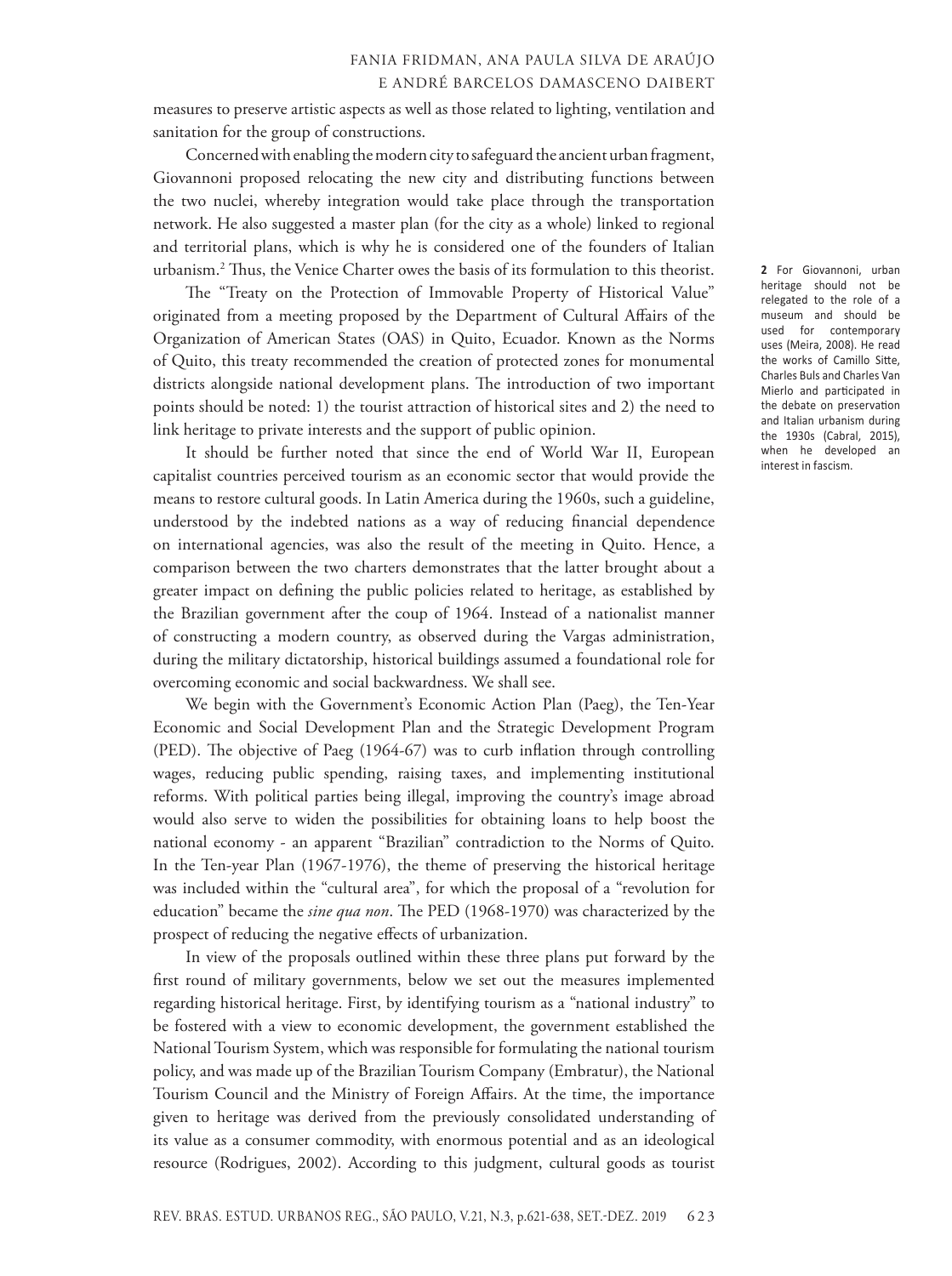attractions to cities would produce income both for the region and the country. This link was further encouraged by the Federal Council of Culture (CFC).

The CFC, composed of personalities and intellectuals from across the nation, had four chambers, of which that of Heritage was presided over by Rodrigo Mello Franco, head of Sphan from 1937 to 1967. The basic aim of the council lay in the creation of a National Culture Plan "as one of the vital elements in constructing and maintaining policies for security and development"3 (Calabre, 2006a, p.8). In April 1970, organized by the Ministry of Education and Culture (MEC) and the CFC, the First Governors Meeting took place on Defending the National Historic and Artistic Heritage. At that meeting, the director of the then National Directorate of National Historic and Artistic Heritage (Dphan), recognizing the difficulty of protecting historic sites from the process of urbanization, and most certainly stirred by the Norms of Quito, stated that such protection would depend on investment in the tourism.<sup>4</sup>

The final document of the meeting, entitled the "Brasilia Commitment", called on the states and municipalities to work together with Dphan in preserving the cultural heritage through the constitution of local norms; the expansion of budgetary resources; the training of skilled labor; the officialization of archives and the creation of regional museums, "(...) with a view to civic education and respect for tradition" (CFC Bulletin, April 1973, p. 13). However, there was no mention of the institutionalization of regional bodies. The recommendations of the "Brasilia Commitment" were upheld by the "Salvador Commitment", resulting from the Second Governors Meeting, in 1971. There, urban heritage was endorsed as an ambience and included the preservation of historic sites within the instruments of "territorial planning".

Conversely, in the "Guidelines for a National Culture Policy," a CFC text published in 1973, cultural heritage was defined as historical traditions and customs; the artistic and literary creations "most representative of the Brazilian creative spirit"; technical and scientific achievements; architectural ensembles and monuments of historical, artistic or religious significance and the "most beautiful or typical landscapes of the country" (CFC Bulletin, Jan.-Mar, 1973, apud Calabre, 2006b, p. 94). We may herein perceive this exaltation, typical of the times, of cultural goods.

Certain observations may be specified: within the CFC, there were two complementary, if not antagonistic, perspectives related to preserving assets of collective memory. The first was related to the part of its associates linked to the international debates established in 1972 - the Convention concerning the Protection of World Cultural and Natural Heritage by Unesco (United Nations Educational, Scientific and Cultural Organization) and the report "The limits to growth" from the Club of Rome regarding the threats to the world's environment. On the other side there were those who understood that these goods should ideologically express the monumentality of the nation propagated by the slogans "Brazil the Great", "Brazil Superpower" and "Brazil. Love it or leave it ". This group succumbed to the pressures exerted by the dictatorial government, whose objectives were revealed in the previously mentioned economic plans and in the 1<sup>st</sup> National Development Plan (PND 1) projected for the period 1972-74. Below, we offer a brief outline of this plan:

PND 1 was oriented towards the country's economic, social and regional integration through the National Planning Policy, structured in the economic sectors, to which the municipal plans should be submitted. Proviso No. 3 stated that the

**3** This and all non-English citations hereafter have been translated by the authors.

**4** "The association of preservation-tourism was the response encountered by the agencies that defended the cultural heritage against the discourse of those sectors that, under the aegis of economic growth and the expansion of the country's infrastructure, pressured the federal government to authorize drastic interventions in already preserved<br>architectural ensembles architectural and natural reserves" (Maia, 2012, p. 10).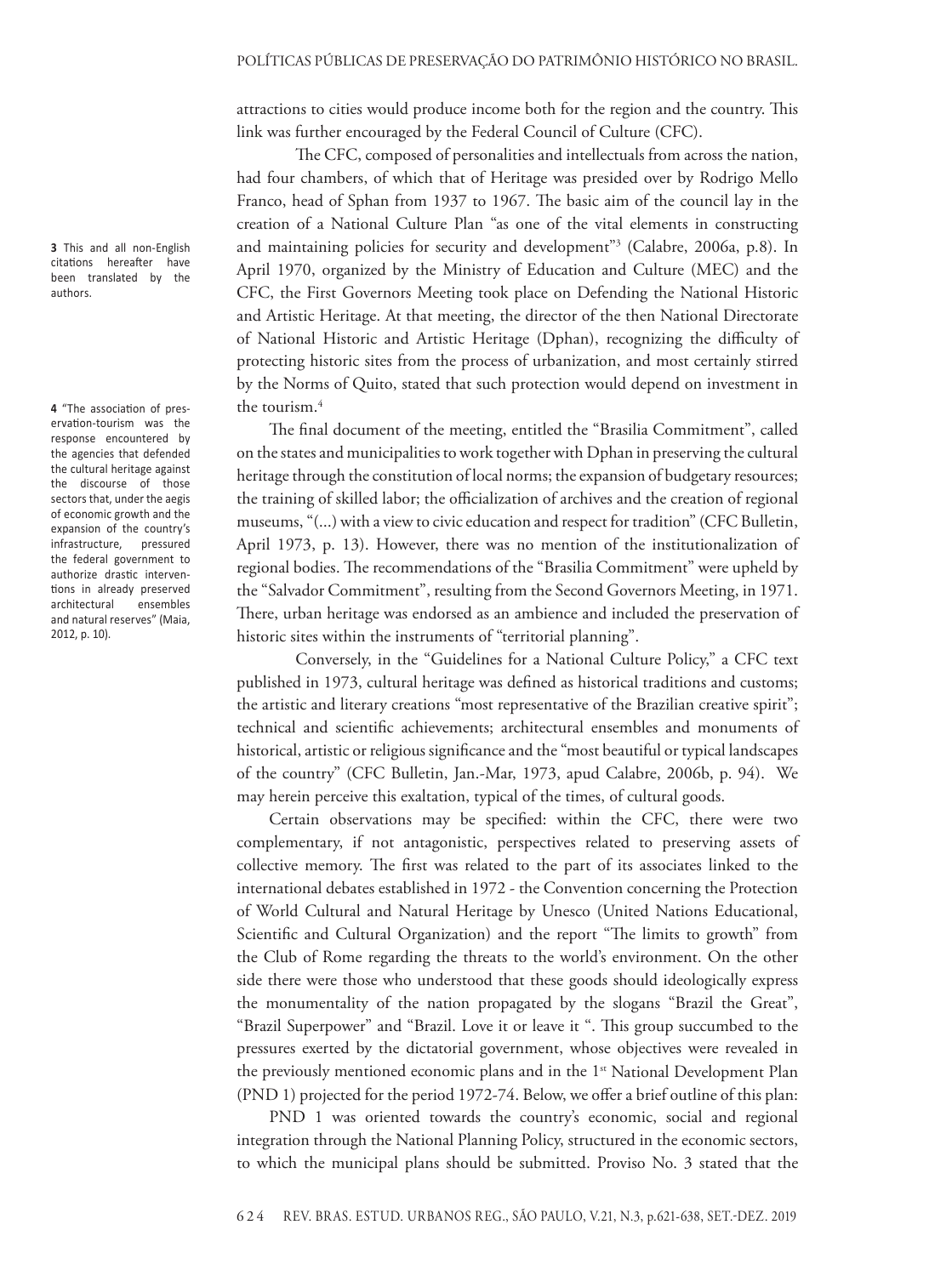"Plan should include measures aimed at increasing tourism, both international and domestic tourism chains, providing suitable regions with favorable conditions" (Brazil, 1971, p.73). It should be remembered that in the early 1970s, the most acute phase of political repression, the military dictatorship sought to obtain an alibi in order to silence (unsuccessfully) and gain support from the population. For the disparity between social classes and regions, it suggested that the status of "developing country" be overcome by fighting poverty and hunger in its most fragile region, the Brazilian Northeast. It was within this context that General Garrastazu Médici (1969-1974) made public the Integrated Program for the Reconstruction of Historic Cities (PCH) within the Presidential Secretariat of Planning (Seplan, with ministerial status).

The creation of the PCH was attended by representatives from Embratur, the Ministries of Culture, Industry and Commerce and the Interior, as well as technicians from Iphan. For the authorities, the PCH and cultural policies, by allowing access to cultural goods, hitherto centralized in South-eastern Brazil, would take the place of the absent democracy (Chuva; Lavinas, 2016). According to these authors, the PCH and the Cultural Action Program<sup>5</sup> were also responsible for promoting the national product abroad. It should be noted that culture was viewed by the state as a matter of national security, and it was therefore used to improve the domestic and international image of the government (Ortiz, 1985).

The aim of the PCH was to defend the monuments considered referential to the so-called sugar cane, leather and cotton cycles in the Northeastern region. Moreover, the patrimonial goods of the open museums, i.e., of the historical cities, when serving as a financial asset, would produce income through tourism.<sup>6</sup> It may be confirmed that private initiative, as a protagonist in developing tourism, participated in defining the policy on historical monuments, although in the institutional design of the PCH there was a joint venture amongst public agencies in a "national system", in which the role of Iphan, restructured and modernized, was to approve and monitor the restoration work.7 The Program included the Northeast - a "development pole" - with resources from the Federal and State Treasuries and the Inter-American Development Bank (IDB) through the Fund for Integrated Development Programs (FDPI), linked to Seplan.

However, in this first phase of the PCH there was no institutional adjustment nor any of the intended regional integration.8 With the choice of the intended municipalities both the political games of interest and the current conditions in the states became apparent. In the First Seminar of Studies on the Northeast: Preservation of the Historic and Artistic Heritage in Salvador, in November 1974, Augusto Silva Telles (Iphan) was critical of the priority given to restoring monuments in historic cities that already possessed tourism infrastructure; protecting pieces of work without including a global view of historic sites; and to the valorization of real estate brought about by the Program and resulting in the expulsion of poor communities from such places (Corrêa, 2012).

In 1975, political pressures led to the states of Minas Gerais, Rio de Janeiro and Espírito Santo being incorporated into the program, which finally reached the entire country: this was the beginning of its second phase. The PCH was attached to Iphan, then transformed into a National Historical and Artistic Heritage (Sphan) linked to the National Pro-Memory Foundation (FNPM) and the National Center for Cultural Reference (CNRC).<sup>9</sup> Even with the PCH, and having recognized its technical **5** The Cultural Action Program (1973-1974) sought to "sensitize Brazilian public opinion through the promotion of measures to protect and enhance the country's historical, artistic, archaeological and natural heritage" (the newspaper *Correio da Manhã*, August 10, 1973, p.2).

**6** "[...] the local tourism economy financed the preservation of monuments. This proposal was also supported by the states and municipalities granting fiscal incentives to private initiative for 'restoring and maintaining' monuments" (Corrêa, 2012, p. 140).

**7** The list of works implemented in the 1970s was as follows: Largo do Pelourinho (Salvador, BA), Forte dos Reis Magos (Natal, RN), town houses in São Luís (MA), The José de Alencar (Fortaleza, CE) and Quatro de Setembro Theaters (Teresina, PI), and the transformation of former prisons in Recife (PE), Natal (RN) and Fortaleza (CE) into *Casas de Cultura* to encourage local crafts.

**8** Priority was given to impoverished cities which were either receiving flows of tourism or were being established; to those affected by work or activities considered hazardous to cultural goods, and to those in the process of accelerated urban growth (Corrêa, 2015). The states would guarantee infrastructure works, studies and local development plans.

**9** The CNRC, responsible for registering the most significant cultural expressions of the country, ultimately expanded the notion of heritage by valorizing the way of life and local cultures; dialogue with communities and recognizing the importance of urban and rural sites, buildings of cultural value (including the most modest) and the environment to which they belonged. These guidelines respond to the Amsterdam Declaration (1975), from which we highlight the following proposition: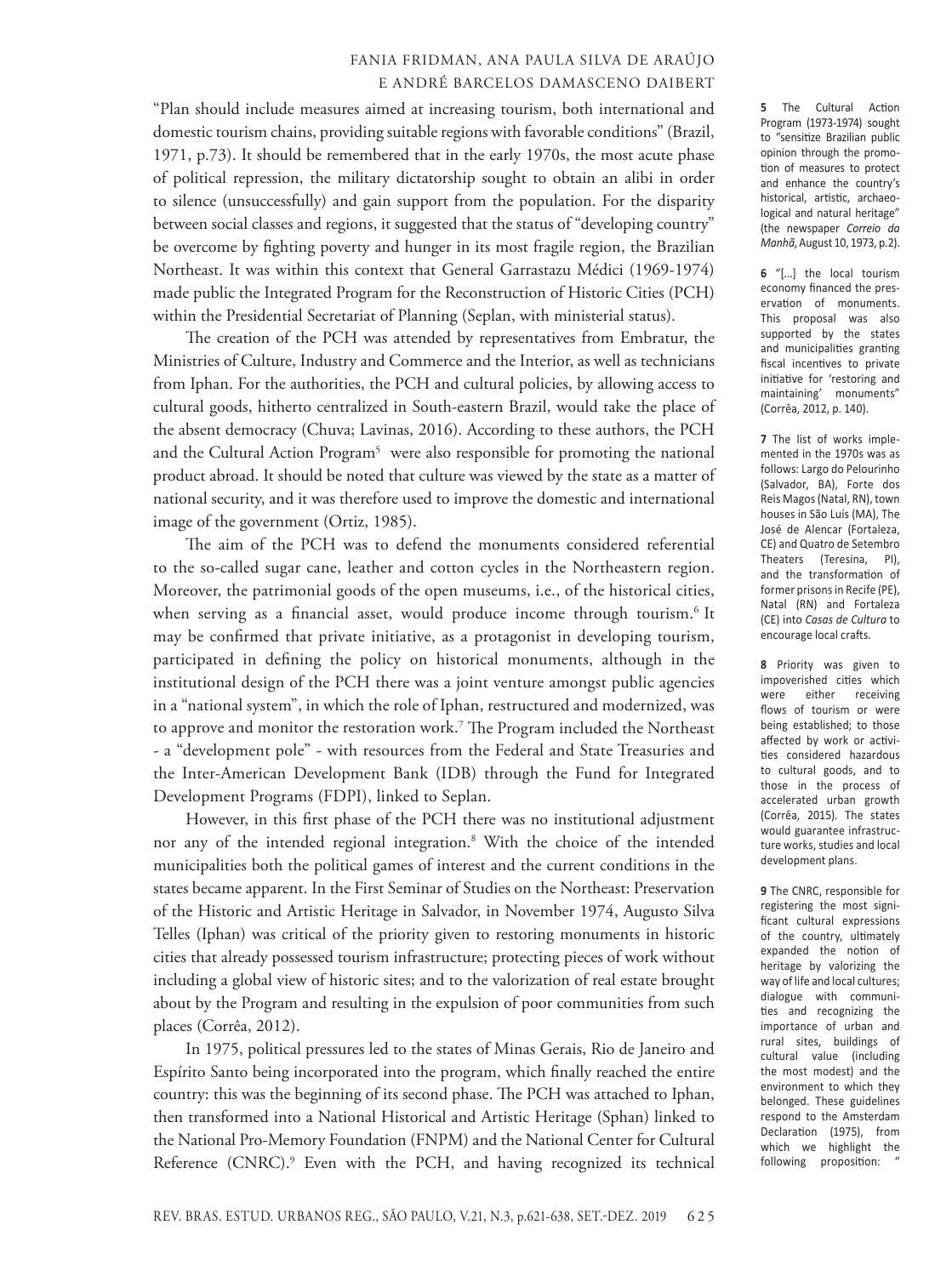The conservation of the architectural heritage, however, should not merely be a matter for experts. The support of public opinion is essential. The population, on the basis of full and objective information, should take a real part in every stage of the work, from the drawing up of inventories to the preparation of decisions,"(2015, p.4). The theme of Integrated Conservation mentioned in this statement will be observed further on.

**10** It was incumbent upon the CNPU, submitted to Seplan, to manage the Metropolitan Regions, to propose guidelines and instruments of the National Policy for Urban Development and to manage the National Fund for Urban Development. In 1979, it was replaced by the National Council for Urban Development (CNDU), an agency within the Ministry of Interior that implemented the Mid-sized Cities Program with a view to promoting a better spatial distribution of the population and productive activities, prioritizing the Northeast, North and Mid-West and the intraurban dimension.

11 Corrêa (2012, pp. 226-28) drew up a table containing the amounts invested with the percentage received by each state: Rio de Janeiro: 28.04%; Minas Gerais: 17.07%; Bahia: 15.79%; Pernambuco: 14.80%; Maranhão: 5.86%; Sergipe: 5.10%; Paraíba: 3.38%; Rio Grande do Norte: 2.89%; Piauí: 2.47%; Alagoas: 2.11%; Ceará: 1.52% and Espírito Santo: 0.98%. Rio de Janeiro received 14 million cruzeiros per project when the mean value of the Program was around 4 million cruzeiros. In many cases, the states of Rio de Janeiro, Minas Gerais, Bahia and Pernambuco did not offer a 20% counterpart.

legitimacy in restoring Brazilian heritage, Sphan did not exercise a decisive role in submitting to the Commission for the Coordination and Monitoring of the PCH, in which there were representatives from the National Commission of Metropolitan Regions and Urban Politics (CNPU),<sup>10</sup> Seplan, Embratur and Sphan.

In terms of results, between 1973 and 1976, almost all the approved proposals of the PCH were related to the conservation of monuments and buildings; the preservation areas were only considered in two master plans (São Cristóvão and Laranjeiras, both in Sergipe). Thus, the idea of the "monument city" continued to guide policies even with the introduction of predicates, such as the potential for tourism and/or landscape of localities (Sant'Anna, 2018). Until 1979, US\$ 17.3 million were invested - US\$ 9 million in the Northeast (15% in the states of Pernambuco and Bahia) and US \$ 8.3 million in the Southeast (with a higher concentration in the states of Rio de Janeiro and Minas Gerais). The 143 actions in historical monuments, qualification courses, seven urban plans, six refurbishments of public spaces and ten activities of various types absorbed 85% of these values (Corrêa, 2015).<sup>11</sup>

The resources were channeled unequally, directed towards the regions that were the protagonists, i.e., by including the Southeast, the deconcentration proposal of the PCH was ultimately cancelled. Although it was set up to restore the Northeast from its poverty, the PCH, submitted to the Secretariat of Planning, may have apparently reduced it, but it was unable to overcome local and regional imbalances with the use of assets for economic development. In addition to part of the program's values being directed towards constructing hotels and guest houses in the Northeast, few properties were used for housing and, from the intention of a "national system", resulted in isolated federal, state and municipal preservation systems.

# The Monumenta Program − For the Preservation of Urban Historic Heritage (1999-2010)

The *Monumenta* Program was introduced during the second mandate of President Fernando Henrique Cardoso (1999-2002). In its first phase, linked to the Ministry of Culture and with technical support from Unesco, it obtained an important contribution in the form of an IDB loan to the Brazilian government. The program was directly associated with the 2000-2003 Pluriannual Plan, based on the social-democratic project known as *Avança Brasil* (Forward Brazil), which was a set of guidelines to "include the excluded". Its goals comprised the promotion of economic growth with job creation; the elimination of hunger; the fight against poverty; the improvement of income distribution; the consolidation of democracy and the promotion of human rights to ensure political stability and sustainable development. These included reducing regional and social inequalities, increasing the quality of public services and economic deconcentration. In order to achieve these objectives, the "privatization program" and the restructuring of the productive sector were to be implemented, accompanied by the strengthening of "the state as a regulator and the engine of development" (Cardoso, 1998, p.4) by extending investments with foreign and domestic capital.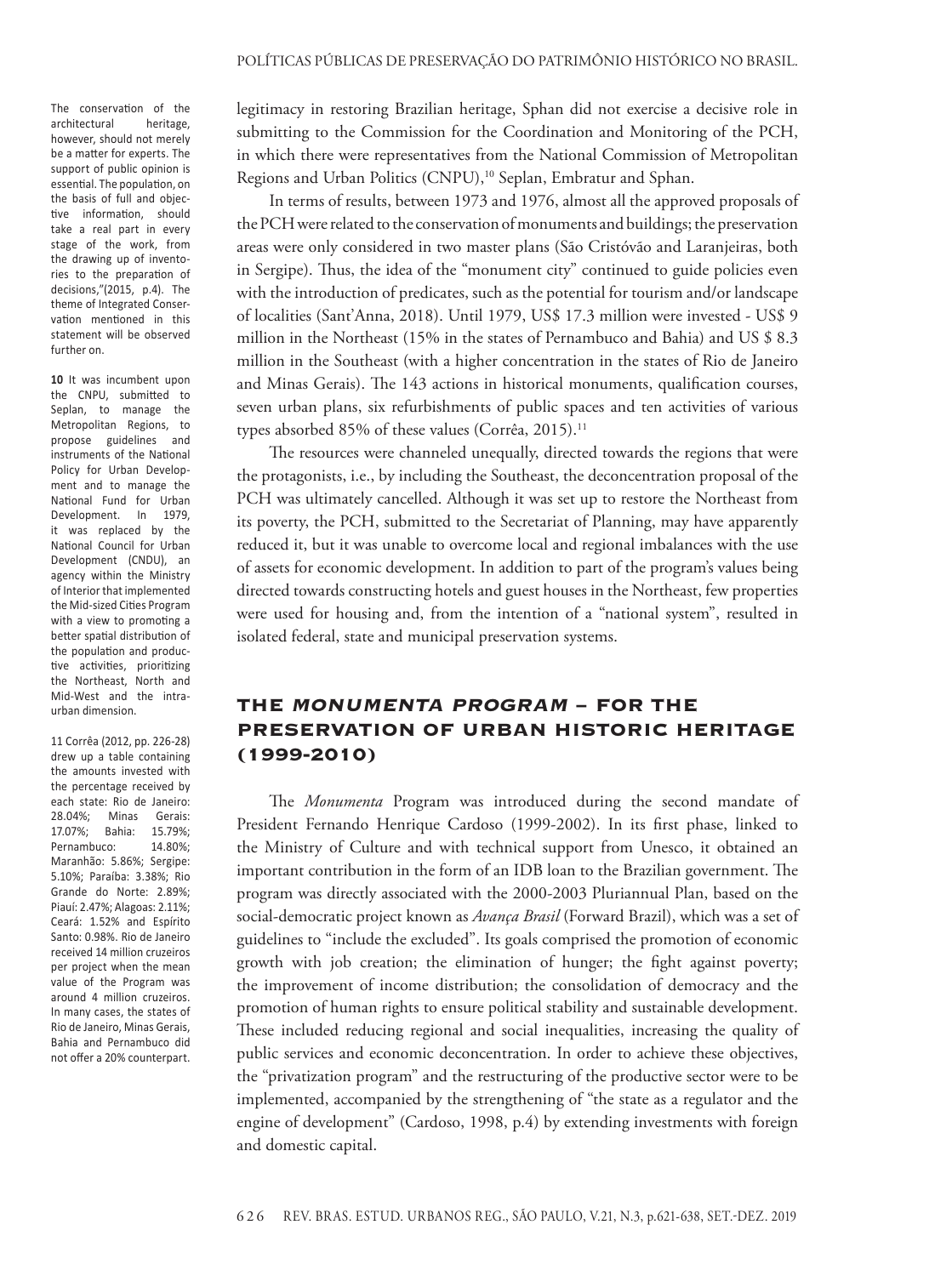By citing the Unesco Conference on Culture and Development (Stockholm, 1998), establishing the cultural dimension "for full human development" and the restore democratization in the use of urban space, *Avança Brasil* stated that: "Here, there is an inclusion of both the revitalization of central areas and the tendencies to emphasize urban design, such as, broadly speaking, the humanization of cities and the peripheries of large metropolises "(Cardoso, 1998: 122). It is within this direction that the Plan suggested extending the *Monumenta* Program to all the historical centers of the country, linking the preservation of tangible and intangible goods to cultural tourism and introducing changes in urban legislation.

We begin with the National Tourism Policy (1996-2002).<sup>12</sup> Among its several propositions, we note the Tourism Development Program (Prodetur) from the Northeast region. As in its first version,<sup>13</sup> there was a plan to expand basic infrastructure and public services in places with a potential for tourism. The resources, coming from public-private partnerships, were destined to modernize the hotel network and airports; to offer vocational courses and revitalize the historical heritage of the main cities in the Northeast.<sup>14</sup>

With regard to the changes in urban legislation in the "New Urban Policy", we first review the concept of Integrated Preservation, on which *Monumenta* was based. Among its principles - originally linked to the previously mentioned Italian progressive urbanism and included in the Charter of Bruges (1974) and the Declaration of Amsterdam (1975) - the integration of "traditional historical complexes" into municipal urban plans was included. There was also an emphasis on requalifying public spaces, green and recreation areas and converting monuments (convents, barracks) into equipment for collective use.

However, in the following decade, Integrated Preservation proved to be a way of bringing new vigor to central areas by becoming a "strategy of adding value to the local urban economy and a powerful tool for attracting private supra-regional or international investments" (Zancheti, Lapa, 2012, 21). This change was due to the economic crisis and the renewal schemes of the 1960s and 1970s that demanded large volumes of investment. Other factors should be included, such as the transformations within the financing system for urban development and the role played by national states and large corporations as agents for promoting local progress.

Experienced throughout the Latin American continent, the exercise of defending heritage was transferred to the municipalities, counting on finance from the Funds for the Preservation of Cultural Heritage<sup>15</sup> and on loans from multilateral organisms. In order to grant resources, IDB required the existence of instruments to evaluate economic sustainability and the social effectiveness of projects, as well as the formation of local management institutions (including NGOs and civil society organizations) with administrative practices similar to those of private firms. It is clear that such determinations obliged the formation of independent decision-making structures of local governments. The organization of companies for redeveloping areas and for cultural tourism and forming public-private partnerships between governments and local and national economic actors were also imposed.

Public-private partnerships would expand the mass transport and communications networks and address environmental issues with tax exemption and the provision of subsidies. According to IDB, improving infrastructural bases would allow local governments to compete in the "fiscal war" for investments by global companies.

**12** "The generation of employment, income and taxes, as well as the development of the country's poorest regions, are more than sufficient reasons for the government to intensify its support for tourism. The economic impact of the sector is enormous "(Cardoso 1998: 51).

**13** Prodetur I, initiated in 1994, was drawn up by representatives of the Bank for Economic and Social Development (BNDES), the Bank of the Northeast, the Northeastern state governments and IDB.

**14** US \$ 670 million was announced, US \$ 400 million from IDB loans and US \$ 270 million from counterparties financed by BNDES.

**15** As determined by IDB, the resources of the municipal funds in Brazil would originate from the "preservations" and the municipal budget (Diogo, 2009a).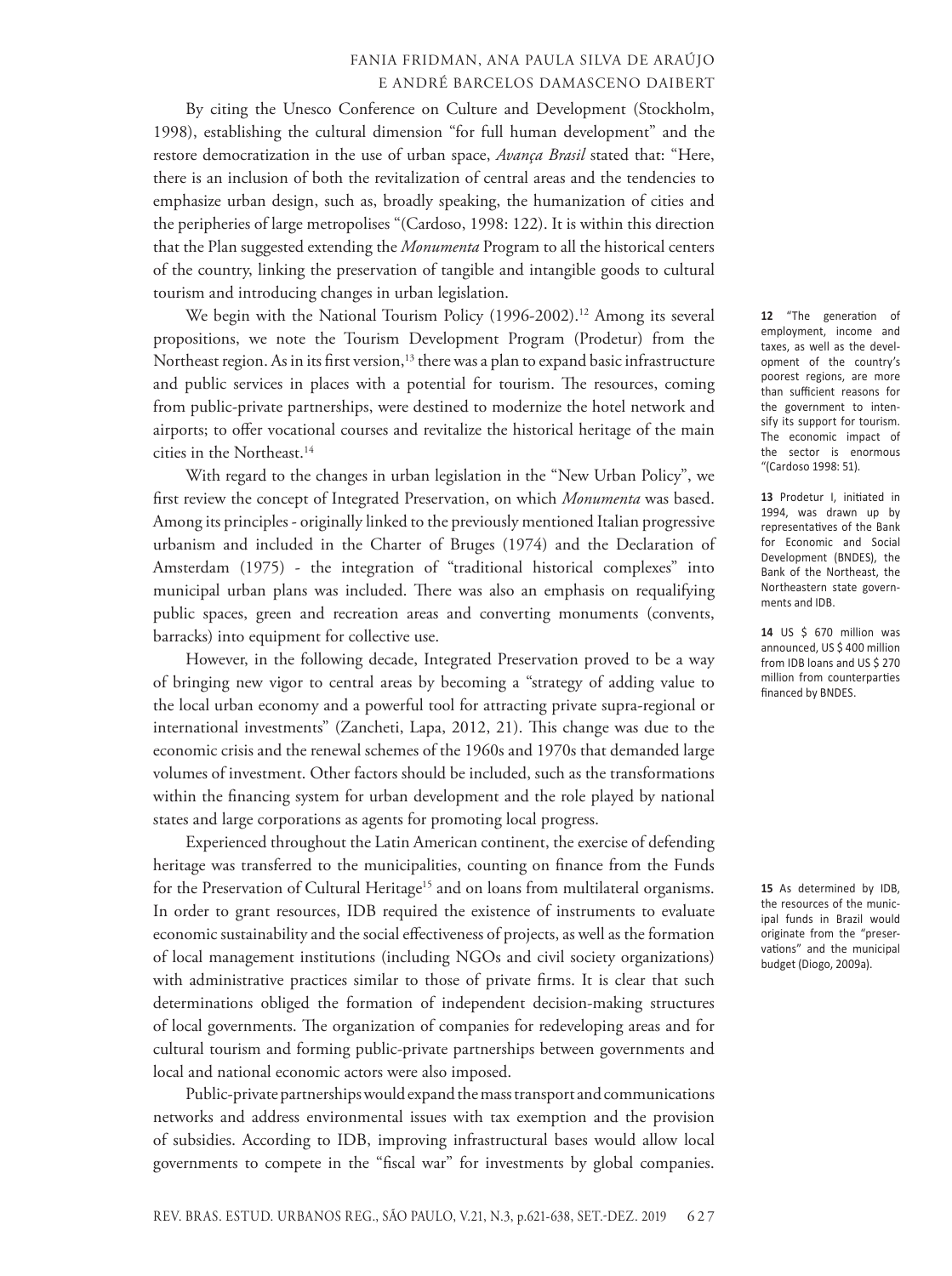**16** In the opposite direction, the International Seminar on Contemporary Tourism and Humanism (Icomos), held in Brussels in 1976, indicated the negative effects of cultural tourism and suggested adopting the International Convention for the Protection of World Cultural and Natural Heritage (1972) against the destruction of sites of archaeological, aesthetic, ethnological and anthropological interest.

**17** Alcântara (MA), Belém (PA), Cachoeira (BA), Congonhas do Campo (MG), Corumbá (MS), Diamantina (MG), Goiás (GO), Icó (CE), Laranjeiras (SE), Lençóis (BA), Manaus (AM), Mariana (MG), Natividade (TO), Oeiras (PI), Olinda (PE), Ouro Preto (MG), Pelotas (RS), Penedo (AL), Porto Alegre (RS), Recife (PE), Rio de Janeiro (RJ), Salvador (BA), São Cristóvão (SE), São Francisco do Sul (SC), São Paulo (SP), Serro (MG) (Castriota et al., 2010). The municipalities were expected to restore national monuments, reclassify public spaces, recover private property and encourage institutional strengthening, training of technicians, economic activities and heritage education.

**18** In *Monumenta*, sustainability is "the permanent generation of sufficient revenue to guarantee the financial equilibrium of activities and to keep all real estate in the Project Area" (Zancheti, 2006, p.12). "In this perspective, the more spectacular the patrimony, the better, because the operation would be more likely to be successful from an economic point of view. The exclusion of the population and traditional uses is a consequence and perhaps a condition for this success: the valorization of real estate tends to promote the expulsion of the most popular uses and gentrification; at the same time, the elitization of space requires security, hygiene and asepsis, a situation which, for many, can only be achieved with the exclusion

The leading role of municipalities was therefore a condition for economic and social development.

Promoting economic and social development through equity, rather than signifying anything new, was in fact the discourse of a multilateral agency in favor of decentralized management, in which the municipality would direct the means to maintain these assets over time. One revealing speech is that of Rojas, a specialist in Urban Development on the staff of IDB. In reference to the deterioration of historic centers and the depletion of the old model, he stated that the purpose of the institution was to develop the "business of conservation". For this reason, it would be down to IDB to "promote a major privatization of the preservation of urban heritage" (Rojas, 2001: 200), with a view to the social efficacy of urban public investment and a reduction of urban poverty.

It was such a foundation of economic and market bases that guided the actions of IDB in the Brazilian *Monumenta*. The bank was responsible for the management culture of the New Urban Policy, i.e., the historical centers as "efficient locations" and the "sale" of historical heritage to cultural tourism became investment opportunities "to optimize urban development policies and anchor [s] for local strategic planning" (Vieira Filho, Guia, 2011).16

It is in this sense that, for Zancheti (2006), urban development became synonymous with inserting cities into the circuit of the globalized economy and its capacity to attract companies related to cultural tourism, leisure and services. This signifies that planning became a management activity of urban plans formulated by public and private actors - proposals serving "to elevate local productivity and the urban image", such as those of revitalization, responsible for converting degraded urban sites into "areas of urban entertainment and consumption of culture ". By attributing to the past (historical heritage) the sense of commodity essential for the tourist industry, this treatment has spectacularized sites and transfigured image, culture and heritage, thereby provoking gentrification (Harvey, 1992).

*Monumenta* assumed the (new) notion of Integrated Conservation establishing new uses for real estate and recuperated monuments. Initially, the Program was to include six municipalities, with prioritized interventions in Olinda, Recife, Salvador, Ouro Preto, Rio de Janeiro and São Paulo. However, after 2006, 101 sites and urban settlements were registered under federal protection in 26 cities of 17 states from a "Monument Priority List" prepared by a Committee of Experts appointed by the Ministry of Culture, in accordance with the approval criteria of the abovementioned projects.<sup>17</sup>

Bonduki (2012) indicated that the *Monumenta* oscillated between two strategies of preservation. The first was to qualify the historical nuclei (public spaces and monuments) and the activities that attracted visitors to tourism from the middle- and upper-income classes. Generating these revenues, i.e., the "economic sustainability", would avoid the demand for federal investments.18 The second focused on being linked with transversal public policies in order to combine resources from government sectors aiming at the feasibility of rehabilitation, the recycling of buildings, future maintenance and the economic impacts on the centers, irrespective of tourism. Along these lines, it was essential for the traditional uses and the poorer social strata to remain.

The agenda of *Monumenta*, defined by the IDB, included the creation of jobs,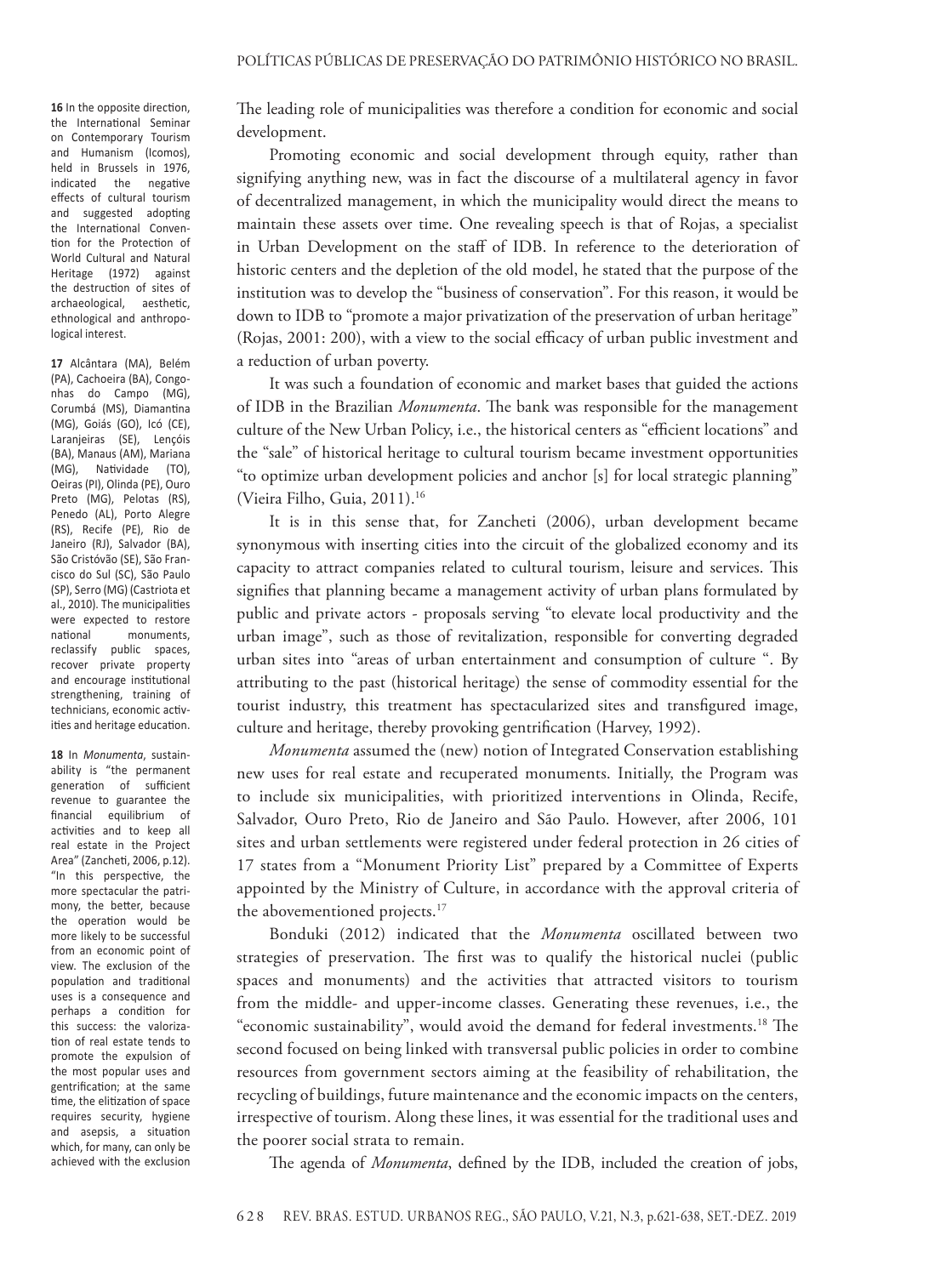training the workforce for restaurants and cultural and tourist agents, the promotion of economic activities and educational events, and funding for recuperating private real estate (Castriota et al., 2010). Agreements were signed between the Ministry of Culture, local councils and states. The projected five-year investment (2000-2005) totaled US\$ 125 million, of which US\$ 62.5 million came from IDB loans,19 US\$ 30 million from federal government contributions, US\$ 20 million from state counterparts and the municipal preservation funds and US\$ 12.5 million from private companies. Converted into national currency, R\$ 149.3 million were invested throughout the Program.

The first two years of *Monumenta* were marked by conflicts between the institutions involved. In terms of safeguarding the heritage, the design outlined by Iphan, at the request of the Ministry of Culture, was distinct from that designed by IDB. Iphan planned to include just four cities, taking in the revitalization of determined areas and the integration of basic urban services while considering the composition of the environment and landscape. As previously mentioned, IDB emphasized the "sustainable recovery of heritage" by providing "special incentives for the private sector to facilitate their interest" (Gianecchini, 2014, p.10). The agency still required the reduction of administrative, operational and maintenance costs by outsourcing the activities previously carried out by Iphan, thus giving it a secondary role (Castriota et al., 2010).

From January 2003, under the government of President Luiz Inácio Lula da Silva, *Monumenta* was reformulated to restore interaction between the institutions involved and to enact its social foundation. Funding was maintained for the preservation of private real estate, especially those belonging to the low-income population, an instrument that approached the government's economic goals and social programs. In addition to incorporating Iphan into the Central Management Unit, the links with the Ministries of Culture, Cities, Environment and Tourism aimed to implement the Master Plans, which would include the theme of defending cultural assets. It should be highlighted that workshops were held to train municipal technicians for these undertakings.<sup>20</sup>

As of 2006, the *Caixa Econômica Federal* (CEF)21 – the Federal Savings Bank began to provide loans for works on the recovery of private real estate, an action, which was conceived by the *Monumenta* program. Funding, with a ceiling of up to twenty years with zero interest, required no age limits and accepted income originating from informal work, in addition to a six-month period of grace to complete the work. According to Hereda (2009), as a financial agent of the operation, in *Monumenta*, the CEF promoted a diversity of uses and maintained residential properties, the affective bonds, the local economy and security, avoiding expulsion processes in the central areas. It was found that the most relevant impact occurred in small cities and amongst the low-income population.<sup>22</sup>

An addendum on tourism: with the creation of the Ministry of Tourism by the recently invested President Lula, the National Plan of Tourism: Guidelines, Targets and Programs (PNT) for the period 2003-2007 was presented in April, attributing to the activity the capacity to alleviate regional disparities and to include various social segments (Sancho, 2007). The PNT expanded a number of programs instituted by the previous government, such as Prodetur, which gradually incorporated other localities of the country.<sup>23</sup> Another contribution from the Ministry of Tourism was the publication of leisure itineraries and an inventory of the cities benefited by of the poorest "(Bonduki, 2012, 364).

**19** By 2015, the Union had paid US\$ 48.3 million.

**20** We note that the Burra Charter (1980), by innovating the definition of cultural property as a place, area, building or set of buildings of cultural significance and no longer that of "exceptional value". Similarly, the Washington Charter (1986), reaffirmed the requalification of cities and historic districts connected to economic and social development policies. Both indications were incorporated into the Petropolis Charter (1987), the result of the First Brazilian Seminar on the Preservation and Revitalization of Historical Centers. Let us also remember that from the 1990s the Heritage Charters began to include the natural environment. Efforts were made to recover some of those recommendations that had not always been incorporated into the projects of the Program in its initial phase.

**21** With the creation of the Ministry of Cities in 2003, the Rehabilitation Program for Central Urban Areas was implemented, in which the CEF would finance works to convert idle real estate into housing for families with incomes of up to three minimum wages. This Program - with resources from the National General Budget and involving the Ministries of City, Tourism, Culture (Iphan), Planning, Transportation and Social Development, as well as the National Institute of Colonization and Agrarian Reform (INCRA) and BNDES – required the municipality to present an intervention plan. The scope of this Program was limited. In 2006, 892 private properties were selected in the 26 cities of the Program (Castriota et al., 2010), and in October 2008 CEF-financed properties in the country totaled three hundred (Bonduki, 2012).

**22** As in Natividade (TO),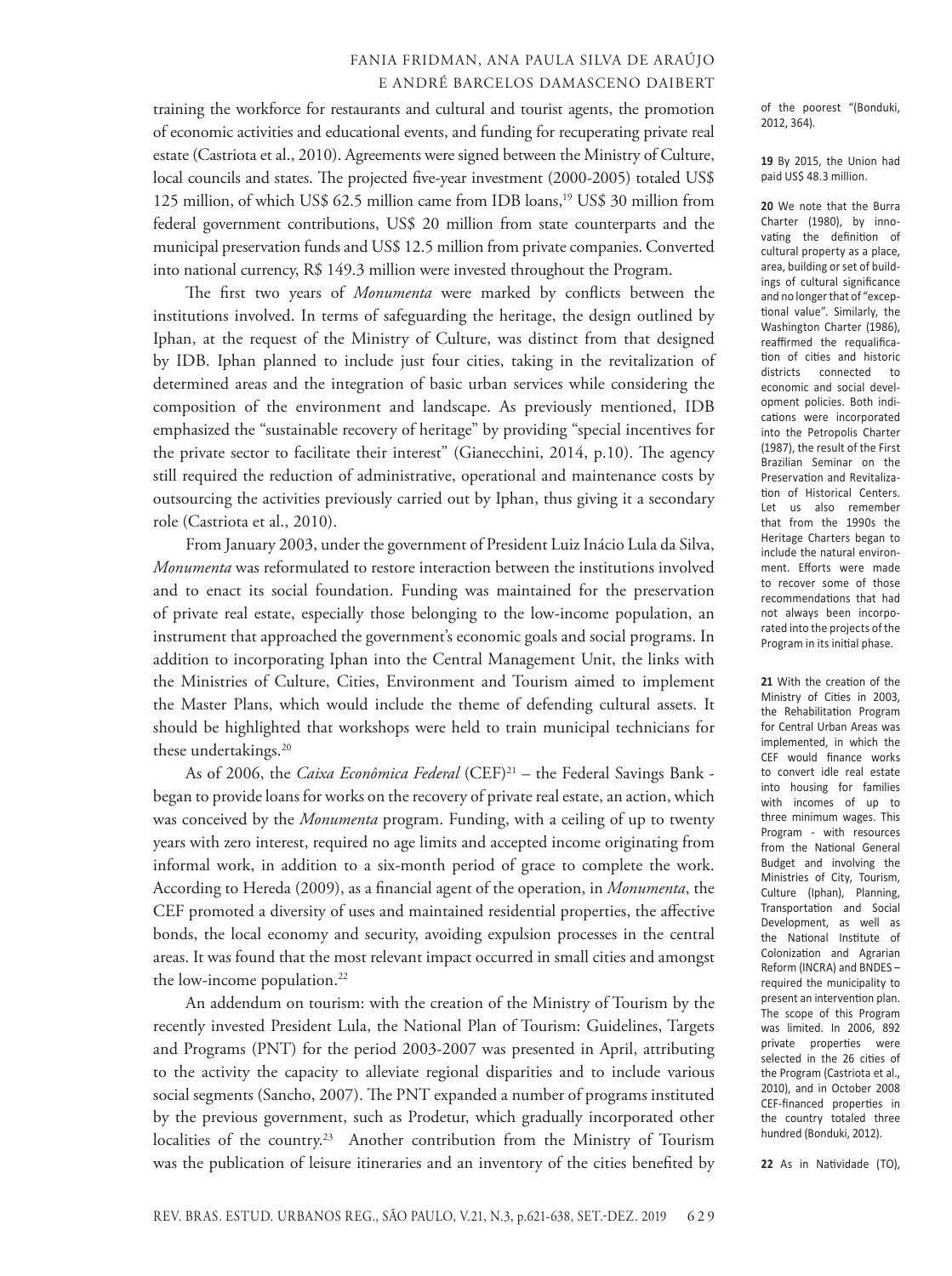Lençóis (BA), Cachoeira (BA), Serro (MG), Diamantina (MG) and Ouro Preto (MG).

**23** Prodetur investments were operationalized by the Ministry of Tourism, which technically oriented the state and municipal proposals in partnership with multilateral organizations - IDB and the Andina Development Corporation (CAF).

**24** Between 1997 and 2003, BNDES allocated more than 230 million Reais for defending historical heritage. The regional distribution of approved operations was as follows: Northeast (33%), North (2%), Southeast (52%), Central West (3%) and South (10%) (Cardoso; Goldenstein; Mendes, 2009).

**25** By 2015, BNDES had provided support for work in at least 170 monuments with a budget of more than 450 million Reais - initially through the Rouanet Law and, from 2010, with its own resources (Suchodolski; Gorgulho, 2016). The Rouanet Law (1991) on cultural investments includes support for tangible and intangible cultural heritage and the regeneration of historic centers.

**26** Most striking is Rabello's (2015) assessment, for whom *Monumenta* was a "denial by Iphan", an "institutional aberration", by operating "outside its organizational sphere, but within the influence of the direct and political administration of the Ministry of Culture" and hiring technicians with remuneration two or three times higher than the Iphan employees. According to the author, during the 2000s, part of the technical staff retired or were transferred to the Program, which also justified the hiring of companies to develop intervention schemes.

*Monumenta*. Although the PNT had received criticism regarding cultural tourism as a lifeline to alleviate inequalities between regions and a mechanism of social inclusion, Sansolo and Cruz (2003) considered that their guidelines were marked by major marketing content. We return to the Program.

Here we would specify two important notes. The first refers to *Monumenta* becoming incorporated into Iphan. The second, in a different direction, concerns the role played by BNDES in preserving historical heritage. For almost ten years (1997- 2006), BNDES had sponsored work on historic monuments registered by Iphan.<sup>24</sup> However, since 2007, a change had occurred with the creation of a Department of Culture, Entertainment and Tourism within the Bank. This department, with instructions to support investments in historic sites, intended to transform them into the driving force behind local socio-economic development. This discourse was based on "successful projects" in Barcelona and Quito and on the methodological references of the multilateral organizations, such as IDB, the World Bank and Unesco (Suchodolski; Gorgulho, 2016). Therefore, despite a change of emphasis in the direction of *Monumenta*, BNDES persisted, by inscribing the recovered monuments as cultural and tourist assets. Interestingly, the bank attributed to the program an approach, which it described as "development bias", and not just "preservationist".25

In terms of achievements, by the end of the Program, of the 1,500 projects in the 26 cities, 235 had been completed (Bonduki, 2012). These included installing the campuses at the Universidade Federal do Recôncavo da Bahia (UFRB) and the Universidade Federal de Sergipe (UFS) in national buildings protected by Iphan in the cities of Cachoeira and Laranjeiras, respectively. We would highlight, amongst other positive, innovative aspects, the democratic management of cultural heritage, the improvement of housing conditions for the low-income population and the maintaining of traditional activities. On the other hand, from amongst the criticisms of *Monumenta*, it is possible to emphasize the weakening of the public institutions by external consultancies and by the parallel coordinating structures of governmental projects; problems in the technical capacity of Iphan; the fragility of the municipal structures in the preservation of heritage and the symmetry of propositions without taking into account the specificities of each locality (Giannechini, 2014).<sup>26</sup>

# The Growth Acceleration Program – Historical Cities (2009-2016)

This program was launched during the second term of President Luiz Inácio Lula da Silva (2007-2010) under the Growth Acceleration Program (PAC), which made part of the recovered State Planning, by means of a plan defined as a "laboratory of institutional experiments and resumption of investments in the structuring sectors of the country" (Brazil, 2007, p.10). The proposal of the Workers' Party (PT) was characterized by undertaking major infrastructure works across the country in three axes, namely logistics, energy and social and urban, "contributing to its accelerated and sustainable development" (ibid., P.1). The objectives were: to increase the pace of economic growth and income, increase the number of jobs and overcome regional imbalances and social inequalities. In order to achieve this, the following instruments, among others, were indicated: an increase in public and private investments in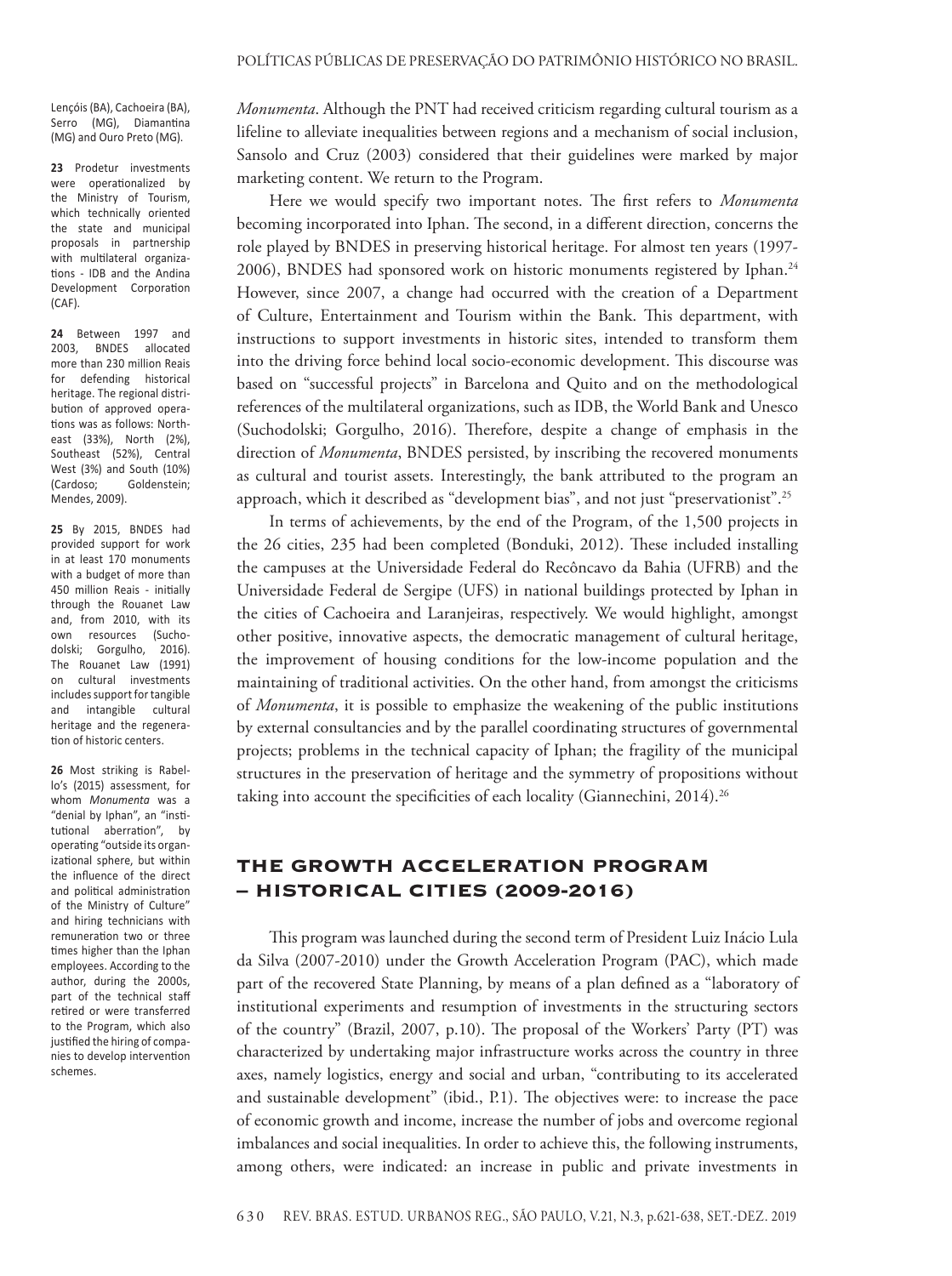infrastructure; an improvement of the tax system; fiscal measures; increased credit and protection of the environment.

With the global financial crisis that occurred during Lula's administration, Brazil suffered the reflexes of the collapse of neoliberal formulations, with the aggravation of social and urban problems. Within this context, it was fundamental that government policy, aligned with PT, focused on providing assistance to the poorest population, with emphasis on social and urban infrastructure - education, health, housing, sanitation, transport, culture, sports and leisure., The PAC - Historical Cities (PAC-CH) was inserted within this framework.

Prepared by the Presidential Chief of Staff (Casa Civil) in partnership with the Ministry of Culture/Iphan, the Program involved the Ministries of Tourism and Cities; Petrobras and Eletrobras; state enterprises; BNDES, CEF; the Banco do Nordeste do Brasil (BNB) and the state and municipal governments (Ministry of Culture, 2009). With a view to constructing the National System of Cultural Heritage, the conception of PAC-CH in preserving cultural heritage was linked to both the ambience and the environment as a way of inducing urban rehabilitation. Moreover, it indicated a new idea: to combine the municipal instruments of urban planning with actions of restoration, and not only limited to physical interventions on the historical collections. It is also possible to highlight the models of participatory management, economic stimulus and heritage education in order to expand preservation plans along with long-term projects.

The position of BNDES with regard to the program, which was different from that assumed during *Monumenta*, was to "position cultural heritage as an inducing and structuring axis, with the aim of contributing to the organization and planning of urban growth" (Suchodolski, Gorgulho, 16). An appraisal, as undertaken by Tanaka et al. (2011), possibly revealed elements in the PAC-CH similar to those linked to the Integrated Program for the Reconstruction of Historical Cities. As previously stated, the discourse of the PCH brought the theme of urban development dependent on economic development linked, in turn, to tourist activities. However, during the period of the PAC, the National Tourism Plan (2003-2007), called Tourist Brazil, brought a different perspective. By recognizing that "important tourist destinations in Brazil are located in the poorest regions" (Brazil, 2003, p.4), it asserted that domestic tourism needed to be strengthened through its consumption by all Brazilian citizens. It also provided incentives to small and medium-sized enterprises via credit, so that this activity became, in effect, "a factor towards the construction of citizenship and social integration" (ibid., 8).

While recognizing the scope of PAC-CH, Castriota et al. (2010) related points in common with *Monumenta*, such as the perspective of dynamizing productive activities (including tourism), using the category Integrated Preservation and the links between the spheres of governments. As we shall observe below, the Integrated Preservation was to overlap the Action Plan.

The Action Plan for the Historic Cities is defined as an instrument of territorial planning aimed at "facing full on the structural issues of cities" (Iphan, 2009, p.11), such as the preservation of cultural heritage (its central axis), social development and economic dynamics. In this document, the historic cities correspond to "municipalities with urban sites and urban settlements that are either registered or are in the process of being registered at a federal level, and municipalities with places that are protected or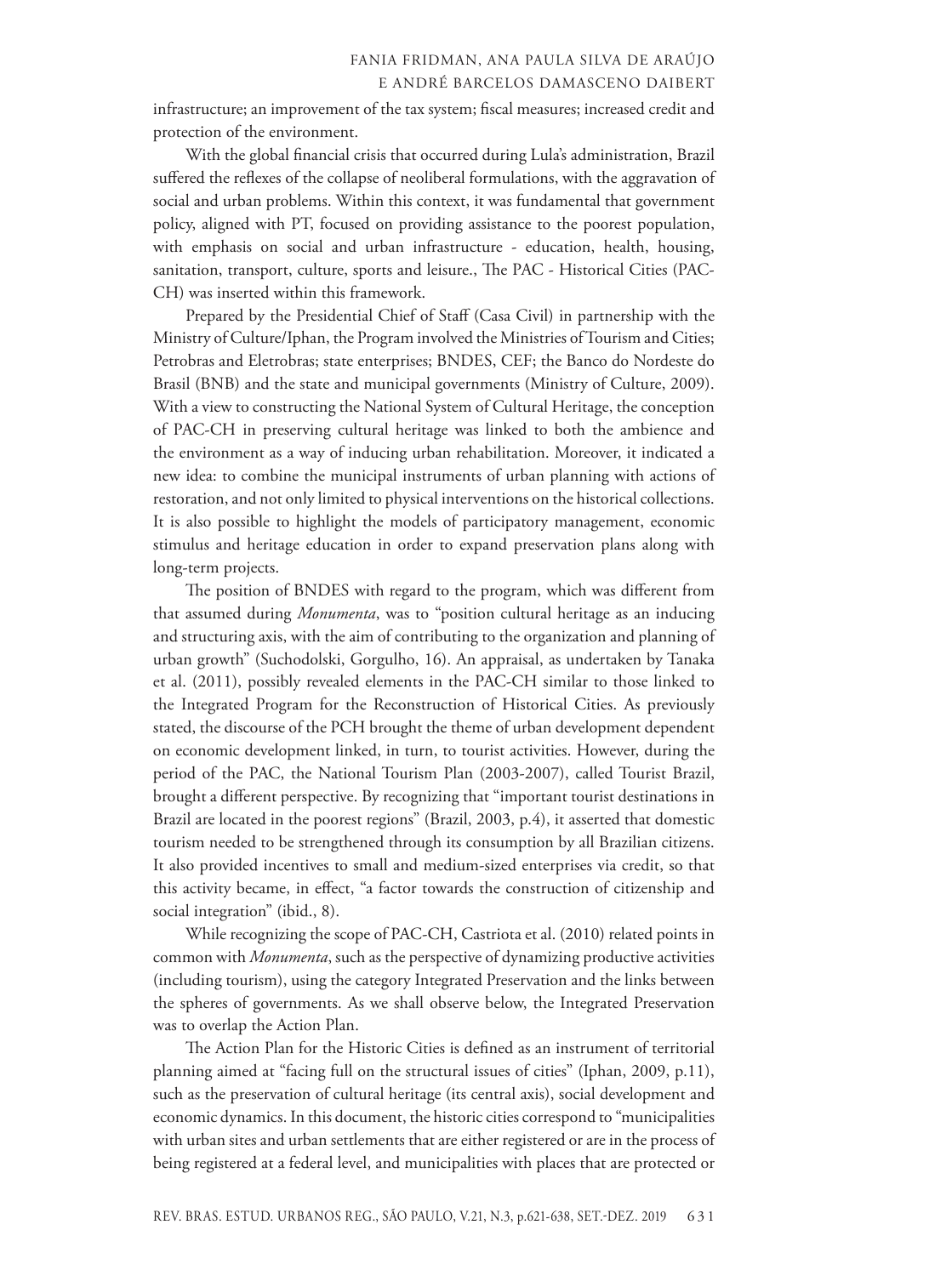in the process of being protected by the Brazilian Cultural Heritage" (ibid., P.11). This would be a pertinent point to introduce the viewpoint defended by Carrión, in which the definition of a historical center is an act of urban politics. "The condition of center is defined by a double ambience - the urban (space) and the historical (time) -, and for a policy on historical centers to be considered integral, it must contemplate the circle and the circumference" (2000, p.11). It should be noted that what is currently designated as historical center, in the past was the entire city with its heterogeneous reality. But, to return to the Action Plan.

Drawn up by the states and municipalities under the coordination of Iphan's regional superintendence for a period of four years (2009-2012), the objectives and intersectoral activities of public policies were included in the Action Plan. In the case of cities that already had a Master Plan that addressed defending heritage, the Action Plan would be incorporated and/or adapted into it. Its territorial scope would be defined by the "urban area of heritage interest" established by the preservation sites, by their surroundings and by their area of influence, i.e., it could therefore go beyond the municipality and reach a regional scale. In relation to the management of the Plan, a consensus pact was foreseen integrating different levels of government, the private sector and organized civil society. Additionally, for the effective participation of the community, it was recommended that a municipal forum or a public hearing should be held. After its approval, the Agreements for the Preservation of Cultural Heritage would be signed between Iphan, through its state superintendence, and the municipalities.

In mid-2009, a Public Call to draw up Action Plans was sent out to 188 municipalities with sites or urban ensembles protected or in the process of being protected by Iphan.<sup>27</sup> A total of 173 locations were surveyed in 140 cities in 22 Brazilian states and US\$ 8 billion were budgeted for 4,386 actions to restore monuments and public real estate; funding to restore private property; urban renewal (urban furniture, signs, adaptation of road plans, lighting, earthing electrical wiring, preservation and implementation of parks and green areas); promoting local productive chains and promoting cultural heritage (Iphan, 2014, p.7).

If the Action Plans of each place met with their approval, the contributions from PAC-CH also expounded the political geography designed by the social actors involved, i.e., the criterion regarding the qualification of a team in a municipality ultimately determined the attraction of resources, thereby revealing one of the existing conflicts within the Program. An example of this would be: in Minas Gerais, in the South-eastern region, proposals from 19 city/town halls gained approved. The distribution of resources however, was that the state capital, Belo Horizonte, received R\$ 82.9 million and Serro, a town that has been protected ever since the 1930s, only received R\$ 2.5 million (Castriota et al., 2010, p. 109).

In two years (2009 and 2010), investments reached R \$ 133.1 million (Tanaka et al., 2011). According to Iphan's presidency, funding was only released in 2013 (apud Leal, 2017) when a Public Call for selection was restricted to 44 cities. The PAC 2-CH, implemented during the presidency of Dilma Rousseff (2011-2016), was established as a call for localities with protected assets or that demonstrated an urgent need to safeguard their heritage.<sup>28</sup> Committed to local development and using the same discourse as the first phase of the Program, the strategy to defend cultural heritage was linked "to other public policies, especially those of a social and economic

**27** In addition to holding Training Workshops, in August, the booklet *Action Plan for historical cities, cultural heritage and social development. Building the National System of Cultural Heritage* was published.

**28** Sites recognized as World Heritage and/or with large collections; including landmarks in the process of occupying national territory; or with cultural diversity, railway complexes and fortification systems.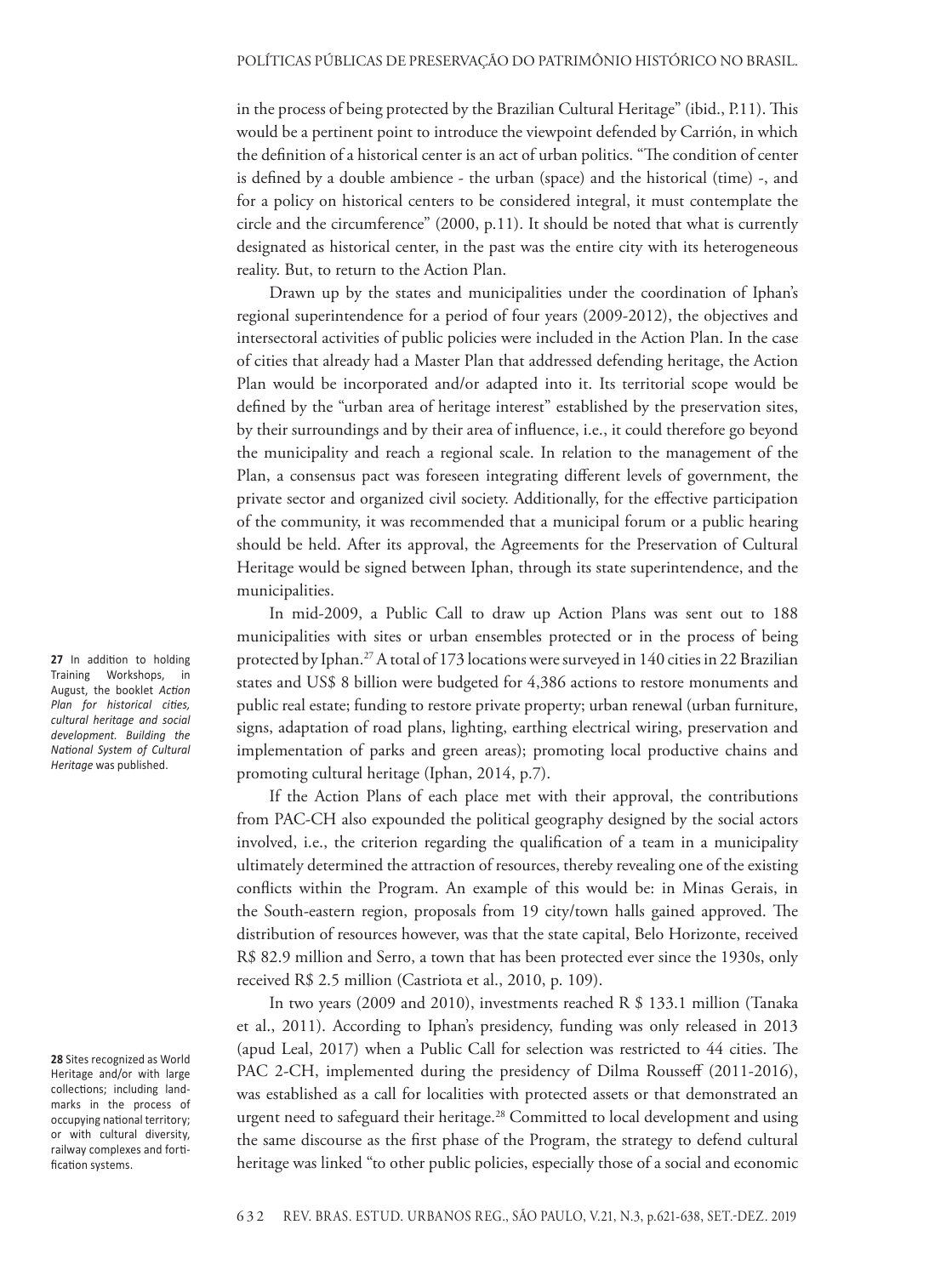nature, such as education, health, tourism and to the generation of jobs and economic opportunities "(Iphan, 2013, page 2).

In August 2013, the Program Management Committee (CGPAC-CH) announced the selection of 423 (or 425, according to other sources) projects in those 44 municipalities in 20 Brazilian states with projected investments of R\$1.6 billion<sup>29</sup> for restoration work on monuments (especially churches and religious assets); protected public spaces (squares, wide belts and forecourts); the preparation of booklets, technical manuals and divulgation; training technicians and implementing specialization courses in tourism.<sup>30</sup> According to the list of localities contemplated, 14 were state capitals; nine owned assets recognized as Cultural Heritage and nine would host the 2014 FIFA World Cup.<sup>31</sup> Added to this was the link between PAC 2-CH to the National Tourism Plan (2013-2016), highlighted as one of the main pillars for the preparation of the host cities of sports mega-events as a national and world tourist destination, the works for which received 85% of the resources coming from the Federal Government (Popular Committee, 2013). Furthermore, the BNDES ProCopa Tourism Program also provided subsidized loans (with low, long-term interest) to expand and modernize the hotel facilities within these municipalities.

It is a challenge to assess the PAC CH, a program which, even after Dilma Rousseff's impeachment in 2016, was not formally interrupted by then-Vice-President Michel Temer. As of March 2018, more than half of the work had either not yet begun or was still incomplete. A small part of the pre-selected interventions was waiting to be contracted. Sant'Anna describes this panorama as follows (2017, p.150):

This new program, launched in 2009, with the aim of improving the previous programs, overcoming their fragilities and increasing their conquests, ultimately became a program of works to restore great monuments and requalify public spaces, which greatly diminished its capacity to reverse the situations of abandonment and deterioration of areas located in more complex urban contexts.

#### In conclusion

As a result of examining the PCH, *Monumenta* and PAC - Historic Cities, federal programs adopted in Brazil over four decades, we have indicated the different views on the part of its formulators with regard to defending historical and cultural memory. We have verified that, according to the social context, the projects have ultimately revealed the embedded interests in what was intended to be preserved or not.

Certain similarities between the PCH and *Monumenta* may suggest that there existed some continuity between them, although both were designed based on governmental agendas that were presented under different national and international conjunctures. One common point would be the transversality that such programs have assumed, encompassing actions and technical teams both in and outside the governmental sphere in several areas, such as economic planning, the preservation of cultural heritage, urban development, management, tourism and the environment. One other important point, both in the PCH and *Monumenta*, consisted in harnessing the preservation of monuments and historic sites to cultural tourism.

In the PCH, defined during the military dictatorship, symbols of the past were indicated as being economic and ideological resources aimed at consumption. Even

million were already planned for work in 115 cultural facilities; R\$ 279.22 million for 88 historic churches; R\$ 160.44 million for 24 railway heritages; R\$ 134.40 million for 39 museums; R\$ 60.54 million for 9 forts and fortresses, R\$ 44.69 million for 11 educational institutions and a line of credit of R\$ 300 million for private properties (later found unfeasible).

**29** Of the total, R\$ 431.94

**30** Marechal Deodoro (AL); Penedo (AL); Manaus (AM); Itaparica (BA); Maragogipe (BA); Salvador (BA); Santo Amaro (BA); Aracati (CE); Fortaleza (CE); Sobral (CE); Goiânia (GO); Goiás (GO); São Luís (MA); Belo Horizonte (MG); Sabará (MG); Congonhas (MG); Diamantina (MG); Mariana (MG); Ouro Preto (MG); Serro (MG); São João del-Rei (MG); Cuiabá (MT); Corumbá (MS); Belém (PA); João Pessoa (PB); Antonina (PR); Fernando de Noronha (PE); Olinda (PE); Recife (PE); Parnaíba (PI); Natal (RN); Jaguarão (RS); Pelotas (RS); Porto Alegre (RS); São Miguel das Missões (RS); Rio de Janeiro (RJ); Vassouras (RJ); Florianópolis (SC); Laguna (SC); Iguape (SP); Santo André (SP); São Luiz do Paraitinga (SP); Aracaju (SE) and São Cristóvão (SE).

**31** The list does not include Brasília, Curitiba and São Paulo, which would also have stadiums built for the competition.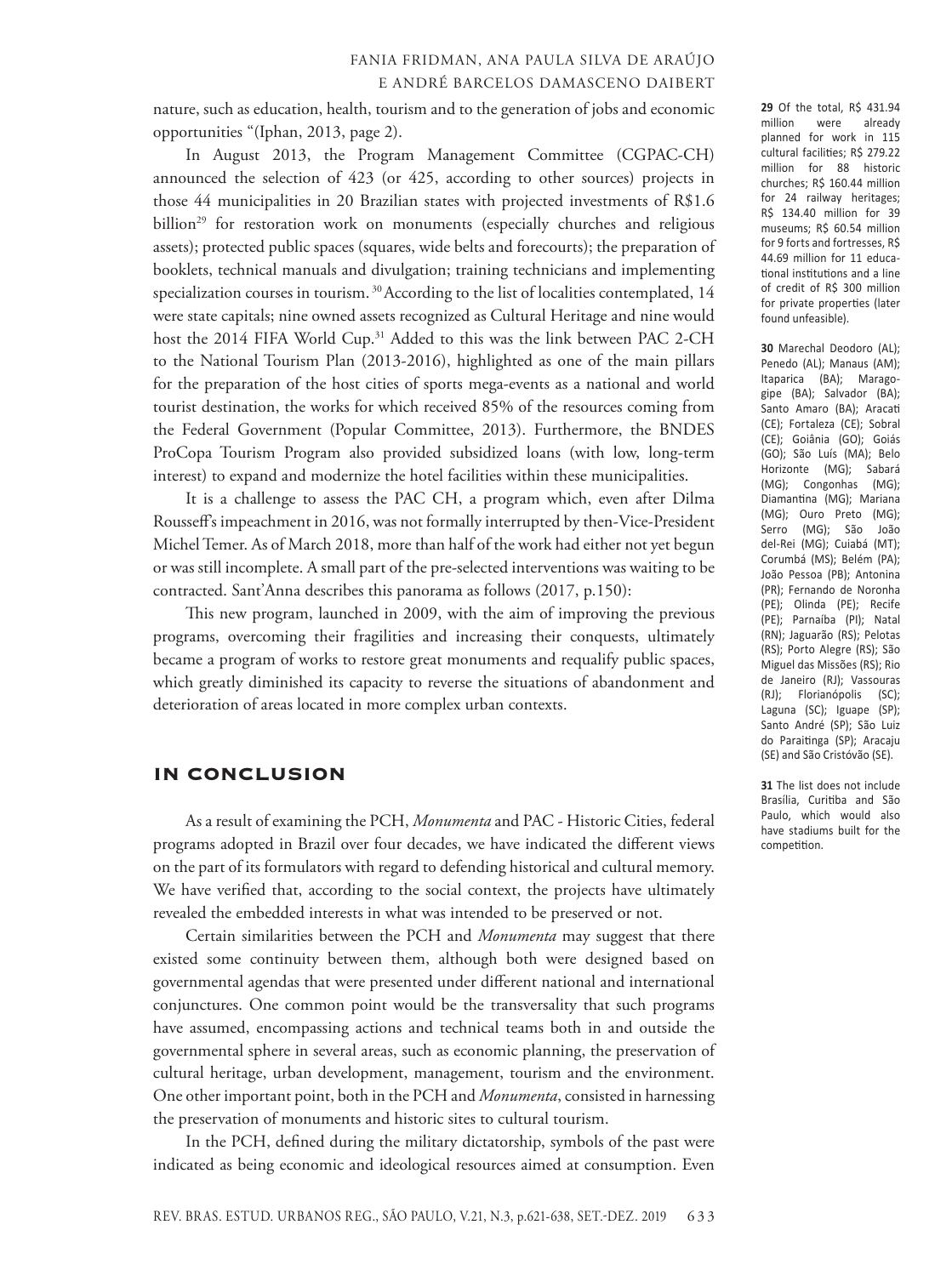overcoming the unequal income distribution faced by the Northeast region became sufficient justification for leveraging cultural tourism. This discourse was based on the joint action of various agencies, attracting investments and recognizing cultural diversity as a democratic means to national integration, thereby reducing the leading role taken by the Brazilian Southeast. However, requalification, with new uses for town houses, theaters, private properties and prisons (transformed into Casas de Cultura), through federal and IDB contributions, substantiated the expulsion of part of the poor community from the requalified areas.

The democratic climate would set a new course for the policy of Brazilian historical heritage. Recovering the use of the urban space by the whole population, made explicit by the citizens' 1988 Constitution, was announced as one of the objectives of *Monumenta*. Despite the decentralization measures, revitalizing the central areas was subordinated by recommencing the real estate value of buildings through local funds and multilateral organizations, especially the IDB. The latter, by formulating the public agenda, imposed changes in urban legislation and municipal management institutions; the organization of independent decision-making structures of local governments; public-private partnerships and the organization of enterprises for the preservation of historical goods, which were the basis of the "New Urban Policy" and the "business of preservation business". Within this context, the distribution of large investments directed at cultural goods was insufficient to undo the old power ties and the social segregation of the territory. A major turning point occurred in the second phase of the Program, after *Monumenta* was incorporated into Iphan, the projects of which were aimed at recovering historic properties used or belonging to the lowincome population through long-term loans from CEF.

The inauguration of a new program focusing on historic cities would reaffirm the role of the municipality and the need for the community to deal with heritage as a social issue. The concept of PAC - Historic Cities, the largest investment program in the country, included defending cultural heritage, the ambience and the environment to induce urban rehabilitation and thereby indicated a new idea: to combine the instruments of urban planning to actions of preservation and restoration, and not be limited to physical interventions on historic sites. Supported by the definition of an "urban area of heritage interest", including the monument, its surroundings and its area of influence, the Action Plan become the main instrument of territorial policy. Funding the Program by companies and BNDES, CEF and BNB - all public banks reveals an autonomous perspective within the country. However, the PAC - Historic Cities also determined that strategies should be linked to development initiatives within the tourism sector, especially those linked to major events. Nevertheless, we recognize that reforms were carried out and spaces were created for the expression and representativeness of previously marginalized social segments.

If, over these more than forty years, attempts were made to seek to link the interests of the funding agencies with those of the representative groups of Brazilian cultural diversity, we are currently witnessing the dismantling of ministries and institutions (and not only those related to heritage), the weakening of genuine local initiatives and the policy to preserve the country's memory.

We hope for better days to come.

**Fania Fridman** is an economist; with a Doctorate in Political Economy; Full Professor at the Instituto de Pesquisa e Planejamento Urbano e Regional at the Universidade Federal do Rio de Janeiro. Email: fania@ippur.ufrj.br. ORCID: 0000-0001-6128- 5861

**Ana Paula Silva de Araújo** is a geographer, with a Master's degree in Urban and Regional Planning; Currently undertaking her Doctorate in the Geography at the Universidade Federal Fluminense.

Email: anavpavlovich@gmail. com. ORCID: 0000-0003-0481- 5381

**André Barcelos Damasceno Daibert** is a tourismologist; with a Doctorate in Urbano and Regional Planning; Assistant Professor in the Department of Tourism at the Universidade Federal de Juiz de Fora. Email: abddaibert@yahoo.

com.br ORCID: 0000-0002-1935- 295X

This article was received on February 6 2019 and approved for publication on March 7 2019. Licensed under a Creative Commons License (CC-BY).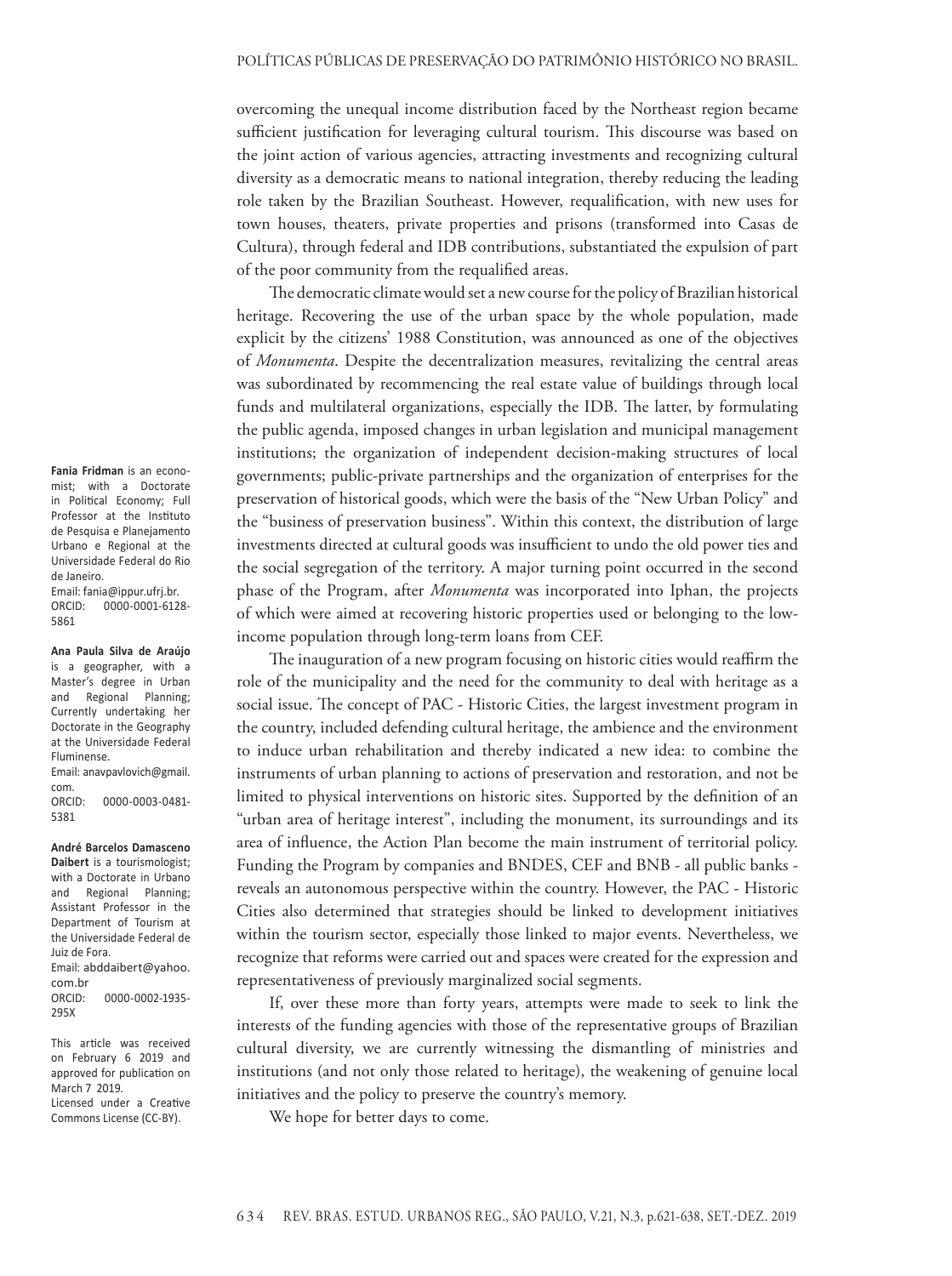#### **REFERENCES**

- BONDUKI, N. *Intervenções urbanas na recuperação de centros históricos*. Brasília: Iphan/ Programa Monumenta, 2012.
- BRASIL. *I Plano Nacional de Desenvolvimento*. Brasília: s.n., 1971.
- \_\_\_\_\_\_. *II Plano Nacional de Desenvolvimento*. Brasília: Seplan, 1973.
- \_\_\_\_\_\_. *Política Nacional de Turismo (1996-1999)*. Brasília: s.n., 1996.
- \_\_\_\_\_\_. *Plano Nacional de Turismo 2003/2007*. Brasília: Ministério do Turismo, 2003. Available at: <http://www.turismo.gov.br/sites/default/turismo/o\_ministerio/publicacoes/ downloads\_publicacoes/plano\_nacional\_turismo\_2003\_2007.pdf>. Viewed on: Jan 28 2018.
- \_\_\_\_\_\_. *Programa de Aceleração do Crescimento*. Brasília: Ministério do Planejamento. 2007. Disponível em: <http://www.pac.gov.br/sobre-o-pac>. Viewed on: Jan 26 2018.
	- \_\_\_\_\_\_. *Plano Nacional de Turismo 2007/2010: uma viagem de inclusão*. Brasília: Ministério do Turismo, 2007. Available at:<http://www.turismo.gov.br/sites/default/turismo/o\_ ministerio/publicacoes/downloads\_publicacoes/plano\_nacional\_turismo\_2007\_2010. pdf>. Viewed on: Jan 28 2018.
	- \_\_\_\_\_\_. *Plano Nacional de Turismo 2013/2016: o turismo fazendo muito mais pelo Brasil*. Brasília: Ministério do Turismo, 2013. Available at:<http://www.turismo.gov.br/ images/pdf/plano\_nacional\_2013.pdf>. Viewed on: Jan 28 2018.
- CABRAL, R. A dimensão urbana do patrimônio na Carta de Atenas de 1931: As contribuições da delegação italiana. *Vitruvius*, 179(04), 2015. Available at: <http://www.vitruvius.com.br/revistas/read/arquitextos/15.179/5531>. Viewed on: Dec 27 2017.
- CALABRE, L. Intelectuais e política cultural: o Conselho Federal de Cultura. *Intellectus*, 2(6), 2006. Available at: <http://www.casaruibarbosa.gov.br/dados/DOC/artigos/a-j/ FCRB\_LiaCalabre\_Intelectuais\_e\_PoliticaCultural.pdf>. Viewed on: Jan 3 2018.
	- \_\_\_\_\_\_. O Conselho Federal de Cultura, 1971-1974. *Revista Estudos Históricos, 1*(37), 2006. Available at: <http://bibliotecadigital.fgv.br/ojs/index.php/reh/article/ view/2254/1393>. Viewed on: Jan 9 2018.
- CARDOSO, F. H. *Avança, Brasil: proposta de governo*. s.l.: s.n., 1998. Available at: <http:// www.bvce.org.br/DownloadArquivo.asp?Arquivo=CARDOSO\_Avanca\_Brasil\_ Proposta\_de\_governo.pdf\_22\_10\_2008\_17\_47\_44.pdf>. Viewed on: Sep 7 2017.
- Cardoso, V. S.; Goldenstein, M.; Mendes, E. F. A preservação do patrimônio cultural como âncora do desenvolvimento econômico. *BNDES Setorial*, 1(34), 2009. Available at: <https://web.bndes.gov.br/bib/jspui/bitstream/1408/1603/1/A%20BS%2034%20 A%20preserva%C3%A7%C3%A3o%20do%20patrim%C3%B4nio%20cultural%20 como%20%C3%A2ncora%20do%20desenvolvimento%20econ%C3%B4mico\_P. pdf>. Viewed on: Aug 28 2017.
- Carrión, F. *Lugares o flujos centrales: los centros históricos urbanos*. (Serie Medio Ambiente y Desarrollo, vol. 29). Santiago: Cepal, 2000. Available at: <https://www.google.com/ search?client=firefox-b&q=Fernando+Carri%C3%B3n+M.+Cepal>. Viewed on: Sep 7 2017.
- CASTRIOTA, L.; Araújo, G. M.; Cardozo, K.; Sousa, V. P. PAC Cidades Históricas: oportunidade para a conservação integrada? *Lócus*, 16(2), 2010.
- CHUVA, M.; LAVINAS, L. V. O Programa de Cidades Históricas (PCH) no âmbito das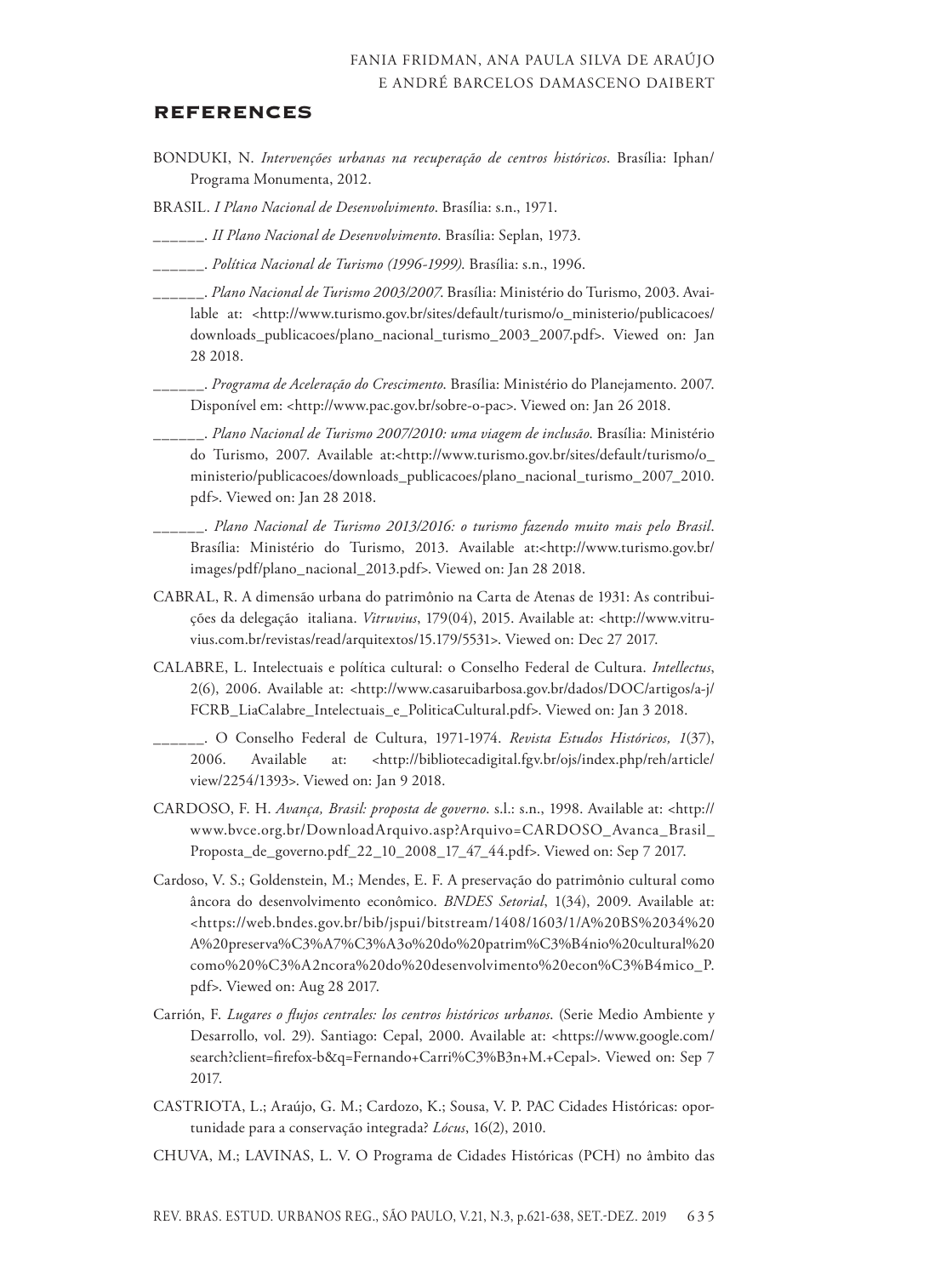políticas culturais dos anos 1970: cultura, planejamento e nacional desenvolvimentismo. *Anais do Museu Paulista: História e Cultura Material*, 24(1), 2016.

- COMITÊ POPULAR DA COPA E OLIMPÍADAS DO RIO DE JANEIRO. *Megaeventos e violações dos Direitos Humanos no Rio de Janeiro*. Rio de Janeiro: s.n., 2013.
- CORRÊA, S. R. M. *O Programa de Cidades Históricas* (*PCH*)*: por uma política integrada de preservação do patrimônio cultural – 1973-1979*. Dissertação de Mestrado, Faculdade de Arquitetura e Urbanismo, Universidade de Brasília, 2012.
- \_\_\_\_\_\_. O Programa de Cidades Históricas. In: Rezende; Grieco; Teixeira; Thompson (Orgs.). *Dicionário Iphan de Patrimônio Cultural*. Rio de Janeiro, Brasília: Iphan, Copedoc, 2015. Available at: <http://portal.iphan.gov.br/dicionarioPatrimonioCultural/detalhes/33/programa-de-cidades-historicas-pch>. Viewed on: Aug 28 2017.
- *Declaração de Amsterdã*. Available at: <portal.iphan.gov.br/uploads/ckfinder/.../ Declaracao%20de%20Amsterdã%201975.pdf>. Viewed on: Aug 28 2017.
- DIOGO, E. O papel do financiamento para a recuperação de imóveis privados no Programa Monumenta. In: Diogo, E. (Org.). *Recuperação de imóveis privados em centros históricos*. Brasília: Iphan/Programa Monumenta, 2009. Available at: <portal.iphan.gov.br/.../ ColReg\_RecuperacaoImoveisPrivadosCentrosHistoricos\_m.pdf>. Viewed on: Sep 7 2017.

\_\_\_\_\_\_. Desafios da continuidade e o aperfeiçoamento necessário. In: Diogo, E. (Org.), op. cit.

- FRIDMAN, F. Resenha do livro *Urbanismo na Era Vargas: a transformação das cidades brasileiras*. *Revista Brasileira de Estudos Urbanos e R*egionais, vol. 15, n. 2, 2013.
- GIANECCHINI, A. C. *O IPHAN e o Programa Monumenta: lições para a Gestão do Patrimônio Cultural.* Trabalho de Conclusão de Curso, Escola Nacional de Administração Pública. Brasília, 2014. Available at: <http://repositorio.enap.gov.br/handle/1/1898>. Viewed on: Sep 7 2017.
- HARVEY, D. *A condição pós moderna*. São Paulo: Loyola, 1992.
- HEREDA, J. F. Recuperação de centros históricos: a experiência da Caixa com o Programa Monumenta. In: Diogo, E. (Org.). *Recuperação de imóveis privados em centros históricos*. Brasília: Iphan/Programa Monumenta, 2009.
- INSTITUTO DO PATRIMÔNIO HISTÓRICO E ARTÍSTICO NACIONAL. *Planos de Ação para Cidades Históricas. Patrimônio Cultural e Desenvolvimento Social. Construindo o Sistema Nacional de Patrimônio Cultural.* Brasília: Iphan, 2009. Available at: <http://portal.iphan.gov.br/uploads/ckfinder/arquivos/Cartilha%20-%20Planos%20 de%20A%C3%A7%C3%A3o%20para%20Cidades%20Hist%C3%B3ricas.pdf>. Viewed on: Sep 7 2017.
- \_\_\_\_\_\_. *PAC 2 Cidades Históricas*. Brasília: Iphan, 2013. Available at: <http://portal.iphan. gov.br/uploads/ckfinder/arquivos/PAC\_2\_Cidades\_Historicas.pdf>. Viewed on: Jan 25 2018.
- \_\_\_\_\_\_. *PAC Cidades Históricas − formulação e implementação*. Brasília: Iphan; Ministério do Planejamento, 2014. Available at: <http://portal.iphan.gov.br/uploads/ckfinder/ arquivos/Formula%C3%A7%C3%A3o%20e%20Implementa%C3%A7%C3%A3o. pdf>. Viewed on: Jan 25 2018.
- *LEAL, S. F. PAC Cidades Históricas: implicações e repercussões de uma política pública federal de preservação. Dissertação de Mestrado. Escola de Arquitetura da Universidade Federal de Minas Gerais, 2017.* Available at*: <*http://www.bibliotecadigital.ufmg.br/dspace/ handle/1843/MMMD-AY7LSD*>.* Viewed on*: Jan 21 2019.*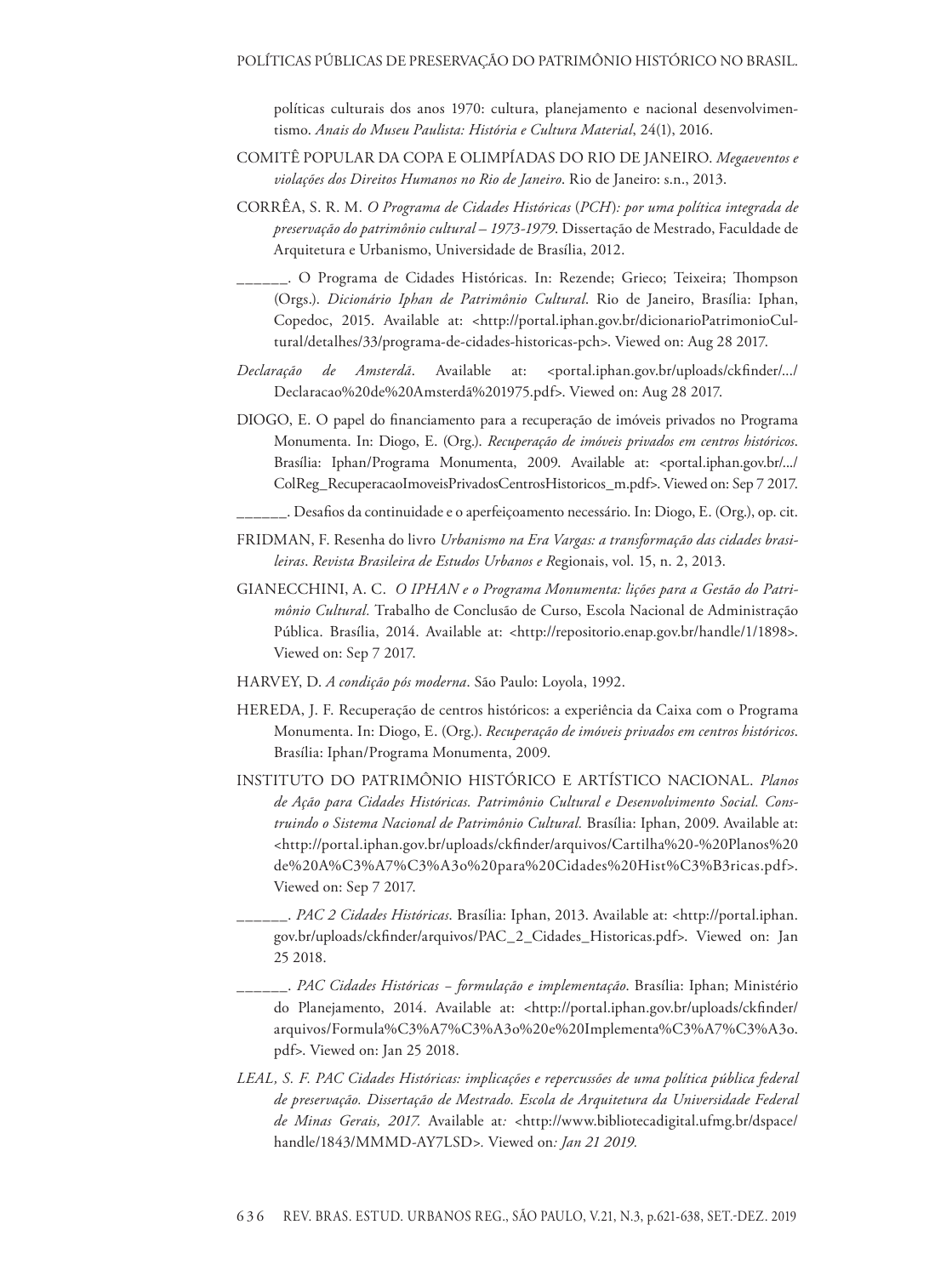- *MAIA, T. A.* Políticas culturais e patrimônio histórico: as ações do Conselho Federal de Cultura (1967-1975). *Revista Memória em rede*, 2(7), 2012. Available at: <https://periodicos.ufpel.edu.br/ojs2/index.php/Memoria/article/view/9491/6270>. Viewed on: Jan 7 2018.
- MEIRA, A. L. G. *O patrimônio histórico e artístico no Rio Grande do Sul no século XX: atribuição de valores e critérios de intervenção*. Tese de Doutorado, Propur, Universidade Federal do Rio Grande do Sul, 2008.
- MINISTÉRIO DA CULTURA. *Patrimônio, desenvolvimento e cidadania*. Brasília: Iphan, 2009. Available at: <http://portal.iphan.gov.br/uploads/ckfinder/arquivos/Cidades%20 Hist%C3%B3ricas%20-%20Noticias%201%202009.pdf>. Viewed on: Mar 18 2016.
- ORTIZ, R. *Cultura brasileira e identidade nacional*. São Paulo: Brasiliense, 1985.
- RABELLO, S. Programa Monumenta foi a negação do Iphan. *A sociedade em busca de seu direito.* 2015. Available at: <www.soniarabello.com.br/programa-monumenta-foi-anegação-iphan>. Viewed on: Aug 22 2017.
- REZENDE, M. B.; Grieco, B.; Teixeira, L.; Thompson, A. (Orgs.). *Dicionário Iphan de Patrimônio Cultural*. Rio de Janeiro, Brasília: Iphan, Copedoc, 2015. Available at: <http:// portal.iphan.gov.br/dicionarioPatrimonioCultural/detalhes/53/fundacao-nacional- -pro-memoria-1979-1990>. Viewed on: Dec 23 2017.
- RODRIGUES, M. Preservar e consumir: o Patrimônio Histórico e o Turismo. In: Funari, P. P.; Pinsky, J. (Orgs.). *Turismo e Patrimônio Cultural*. 2. ed. São Paulo: Contexto, 2002.
- ROJAS, E. El sector privado en la conservación de centros históricos: lecciones de los três casos analizados. In: Centros Históricos de América Latina y el Caribe. Paris; Nova York; Quito: Unesco; BID; Ministério da Cultura da França; Flacso, 2001. Disponível em: <http://www.flacsoandes.edu.ec/libros/digital/44661.pdf>. Viewed on: Jan 16 2018.
- SANCHO, A. Turismo: alternativa efetiva de inclusão social? Uma reflexão sobre as políticas públicas de turismo no Brasil. Dissertação de Mestrado, Eicos, Universidade Federal do Rio de Janeiro, 2007.
- SANSOLO, D. G.; Cruz, R. C. A. Plano Nacional do Turismo: uma análise crítica. *Caderno Virtual de Turismo*, 3(4), 2003. Available at: <http://www.ivt.coppe.ufrj.br/caderno/ index.php/caderno/article/view/39>. Viewed on: Jan 16 2018.
- SANT'ANNA, M. A cidade-patrimônio no Brasil: lições do passado e desafios contemporâneos. *Revista do Patrimônio Histórico e Artístico Nacional,* vol. 35, 2017.
- \_\_\_\_\_\_. *Política urbana e patrimônio: monumento, documento e espetáculo*. Palestra no Ciclo Patrimônio Cultural Brasileiro: abordagens, desafios, políticos da Academia Brasileira de Letras, outubro de 2018. Available at: <http://www.academia.org.br/videos/ ciclo-de-conferencias/politica-urbana-e-patrimonio-monumento-documento-e-espetaculo>. Viewed on: Oct 18 2018.
- SUCHODOLSKI, S. G.; Gorgulho, L. F. (Orgs.). *Preservação do patrimônio cultural brasileiro*. Rio de Janeiro: BNDES, 2016.
- TANAKA, G. M.; UEMURA, M. M.; SUTTI, W.; DIOGO, E. C. Planejamento Integrado para as Cidades Históricas. In: *Anais do XIV Encontro Nacional de Pós-graduação e Pesquisa em Planejamento Urbano e Regional*. Available at: <http://anpur.org.br/project/ anais-do-xiv-ena>. Viewed on: Apr 17 2015.
- VIEIRA FILHO, D.; GUIA, G. A. Desenvolvimento urbano em centros históricos protegidos: do sítio degradado ao lugar de oportunidades. *Boletim Regional, Urbano e Ambiental*